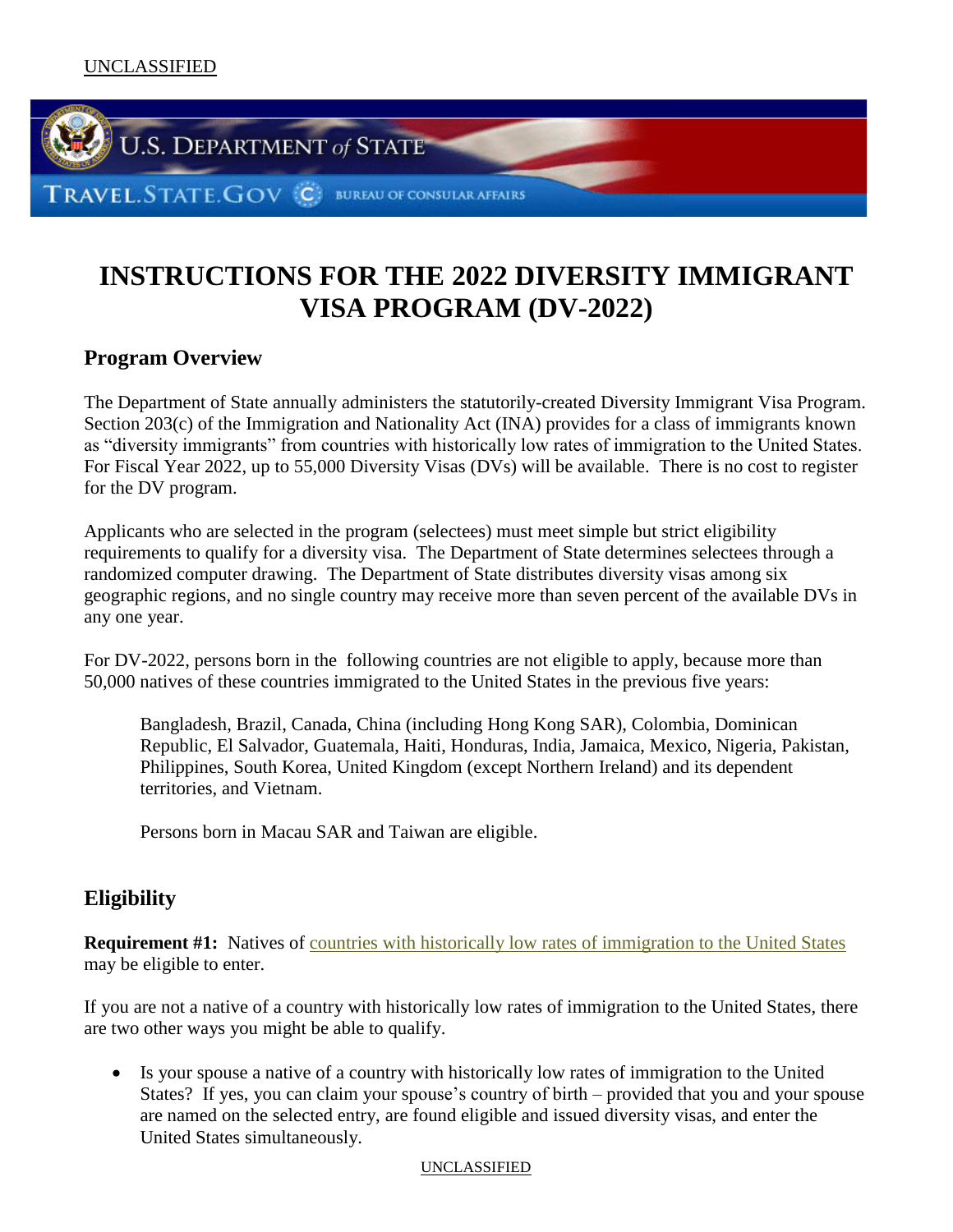Are you a native of a country that does *not* have historically low rates of immigration to the United States, but in which neither of your parents was born or legally resident at the time of your birth? If yes, you may claim the country of birth of one of your parents if it is a country whose natives are eligible for the DV-2022 program. For more details on what this means, see the [Frequently Asked Questions.](#page-8-0)

**Requirement #2:** Each DV applicant must meet the education*/*work experience requirement of the DV program by having either:

• at least a high school education or its equivalent, defined as successful completion of a 12-year course of formal elementary and secondary education;

OR

 two years of work experience within the past five years in an occupation that requires at least two years of training or experience to perform. The Department of State will use the U.S. Department of Labor's **[O\\*Net Online](http://online.onetcenter.org/)** database to determine qualifying work experience.

For more information about qualifying work experience, see the [Frequently Asked Questions.](#page-9-0)

You should not submit an entry to the DV program unless you meet both of these requirements.

## **Entry period**

Applicants must submit entries for the DV-2022 program electronically at [dvprogram.state.gov](https://www.dvlottery.state.gov/) between noon, Eastern Daylight Time (EDT) (GMT-4), Wednesday, October 7, 2020, and noon, Eastern Standard Time (EST) (GMT-5), Tuesday, November 10, 2020. Do not wait until the last week of the registration period to enter, as heavy demand may result in website delays. No late entries or paper entries will be accepted. The law allows only one entry per person during each entry period. The Department of State uses sophisticated technology to detect multiple entries. **Submission of more than one entry will render you ineligible for a DV.**

## **Completing your Electronic Entry for the DV-2022 Program**

Submit your Electronic Diversity Visa Entry Form (E-DV Entry Form or DS-5501), online at [dvprogram.state.gov.](https://www.dvlottery.state.gov/) We will not accept incomplete entries. There is no cost to submit an entry form. Please use an updated browser when submitting your application; older browsers (Internet Explorer 8, for example) will likely encounter problems with the online DV system.

We strongly encourage you to complete the entry form yourself, without a "visa consultant," "visa" agent," or other facilitator who offers to help. If someone helps you, you should be present when your entry is prepared so you can provide the correct answers to the questions and retain the confirmation page and your unique confirmation number. It is extremely important that you retain your confirmation page and unique confirmation number. Without this information, you will not be able to access the online system that informs you of your entry status. Be wary if someone offers to keep this information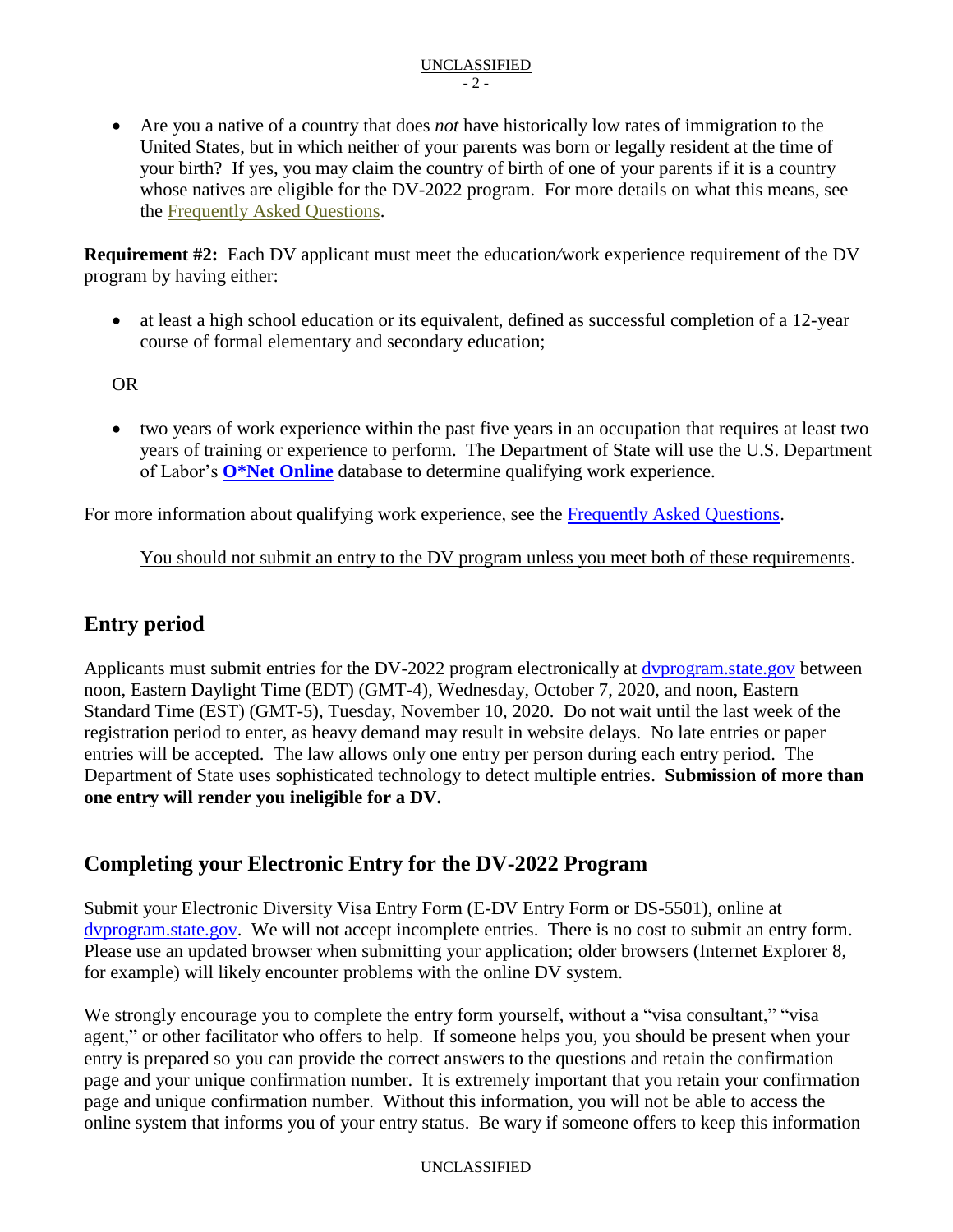for you. You also should retain access to the email account listed in your E-DV entry. See the [Frequently Asked Questions](#page-15-0) for more information about Diversity Visa program scams. You may also wish to view our [video](https://www.youtube.com/watch?v=tOQlh2d2EbQ) for an introduction to the Diversity Visa program and step-by-step guide to help you submit an entry.

After you submit a complete entry, you will see a confirmation screen containing your name and a unique confirmation number. Print this confirmation screen for your records. Starting May 8, 2021, you will be able to check the status of your entry by returning to [dvprogram.state.gov,](https://www.dvlottery.state.gov/) clicking on *Entrant Status Check*, and entering your unique confirmation number and personal information. You must use *Entrant Status Check* to check if you have been selected for DV-2022 and if selected, to view instructions on how to proceed with your application. The U.S. government will not inform you directly. *Entrant Status Check* is the sole source for instructions on how to proceed with your application. If you are selected and submit a visa application and required documents, you must use *Entrant Status Check* to check your immigrant visa interview appointment date. Please review the [Frequently Asked Questions](#page-12-0) for more information about the selection process.

You must provide all of the following information to complete your entry. Failure to accurately include all the required information will make you ineligible for a DV.

**1.** Name – last/family name, first name, middle name – exactly as it appears on your passport. If you have only one name, it must be entered in the last/family name field.

- **2.** Gender male or female.
- **3.** Birth date day, month, year.
- **4.** City where you were born.
- **5.** Country where you were born Use the name of the country currently used for the place where you were born.
- **6.** Country of eligibility for the DV program Your country of eligibility will normally be the same as your country of birth. Your country of eligibility is not related to where you live or your nationality, if it is different from your country of birth. If you were born in a country that is not eligible, please review the [Frequently Asked Questions](#page-8-1) to see if there is another way you may be eligible.
- **7.** The passport number, country of issuance, and expiration date for your valid, unexpired international travel passport. This requirement does not apply to dependents. You must enter valid international travel passport information unless you meet the requirements for an exemption. An exemption may apply if you are stateless, a national of a Communist-controlled country and unable to obtain a passport from the government of the Communist-controlled country, or the beneficiary of an individual waiver approved by the Secretary of Homeland Security and the Secretary of State. Failure to enter valid passport information will make you ineligible for a DV . For more information on whether or not you meet an exemption see question 12 in the Frequently Asked Questions document.
- **8.** Entrant photograph(s) Recent photographs (taken within the last six months) of yourself, your spouse, and all your derivative children. See [Submitting a Digital Photograph](#page-5-0) for compositional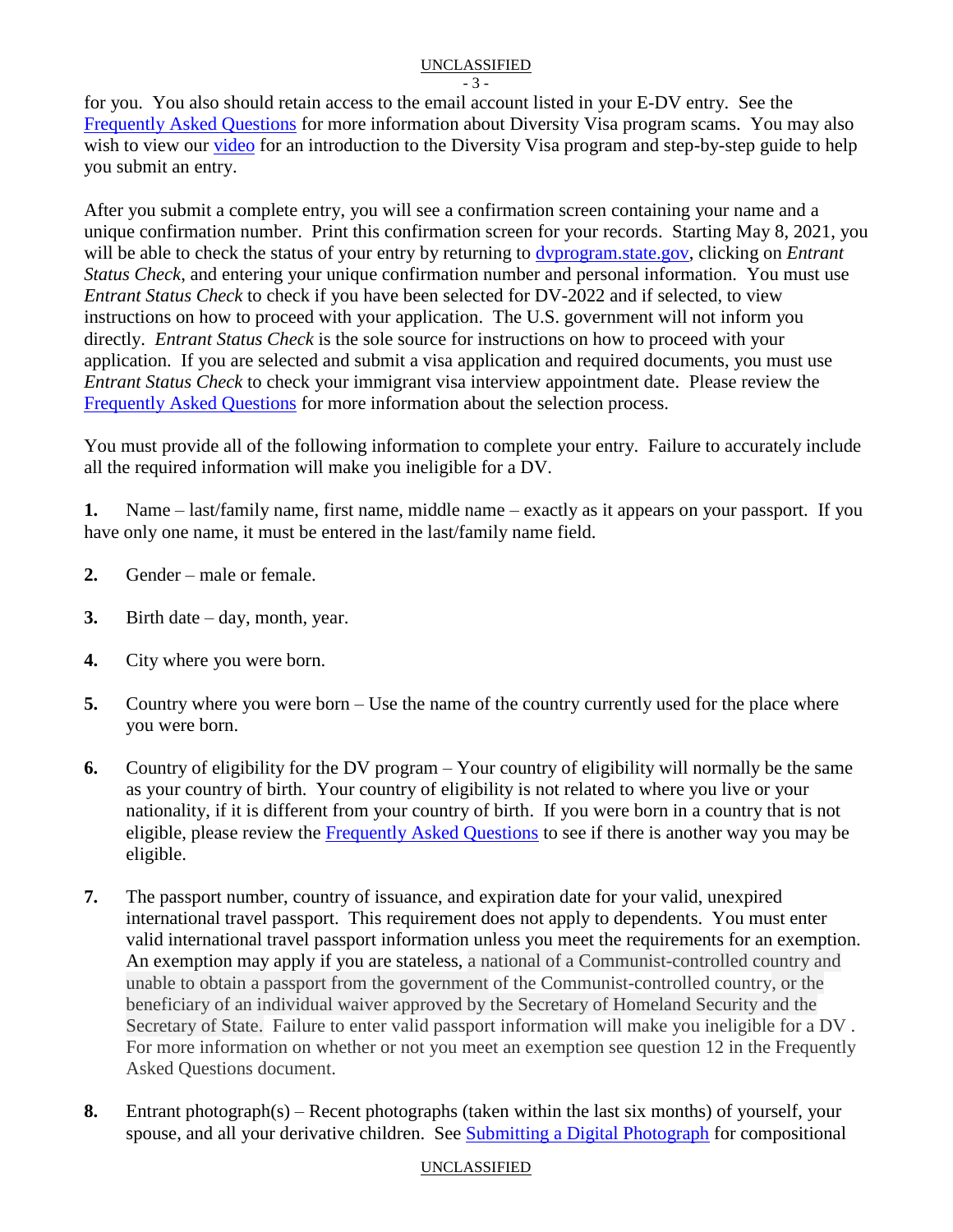$-4-$ 

and technical specifications. You do not need to include a photograph for a spouse or child who is already a U.S. citizen or a Lawful Permanent Resident, but you will not be penalized if you do.

DV entry photographs must meet the same standards as U.S. visa photos. You will be ineligible for a DV if the entry photographs for you and your family members do not fully meet these specifications or have been manipulated in any way. Submitting the same photograph that was submitted with a prior year's entry will make you ineligible for a DV. See Submitting a Digital [Photograph](#page-5-0) (below) for more information.

**9.** Mailing Address – In Care Of Address Line 1

Address Line 2 City/Town District/Country/Province/State Postal Code/Zip Code **Country** 

- **9.** Country where you live today.
- **10.** Phone number (optional).
- **11.** Email address An email address to which you have direct access, and will continue to have direct access, after we notify selectees in May of next year. If your entry is selected and you respond to the notification of your selection through the *Entrant Status Check*, you will receive follow-up email communication from the Department of State notifying you that details of your immigrant visa interview are available on *Entrant Status Check*. **The Department of State will never send you an email telling you that you have been selected for the DV program.** See the [Frequently](#page-12-0)  [Asked Questions](#page-12-0) for more information about the selection process.
- **12.** Highest level of education you have achieved, as of today: (1) Primary school only, (2) Some high school, no diploma, (3) High school diploma, (4) Vocational school, (5) Some university courses, (6) University degree, (7) Some graduate-level courses, (8) Master's degree, (9) Some doctorallevel courses, or (10) Doctorate. See the [Frequently Asked Questions](#page-9-0) for more information about educational requirements.
- **13.** Current marital status: (1) Unmarried, (2) married and my spouse is NOT a U.S. citizen or U.S. Lawful Permanent Resident (LPR), (3) married and my spouse IS a U.S. citizen or U.S. LPR, (4) divorced, (5) widowed, or (6) legally separated. Enter the name, date of birth, gender, city/town of birth, and country of birth of your spouse, and a photograph of your spouse meeting the same technical specifications as your photo.

Failure to list your eligible spouse or, listing someone who is not your spouse, will make you ineligible as the Diversity Visa principal applicant and your spouse and children will also be ineligible as Diversity Visa derivative applicants. You must list your spouse even if you currently are separated from him/her, unless you are legally separated. Legal separation is an arrangement when a couple remain married but live apart, following a court order. If you and your spouse are legally separated, your spouse will not be able to immigrate with you through the Diversity Visa program. You will not be penalized if you choose to enter the name of a spouse from whom you are legally separated. If you are not legally separated by a court order, you must include your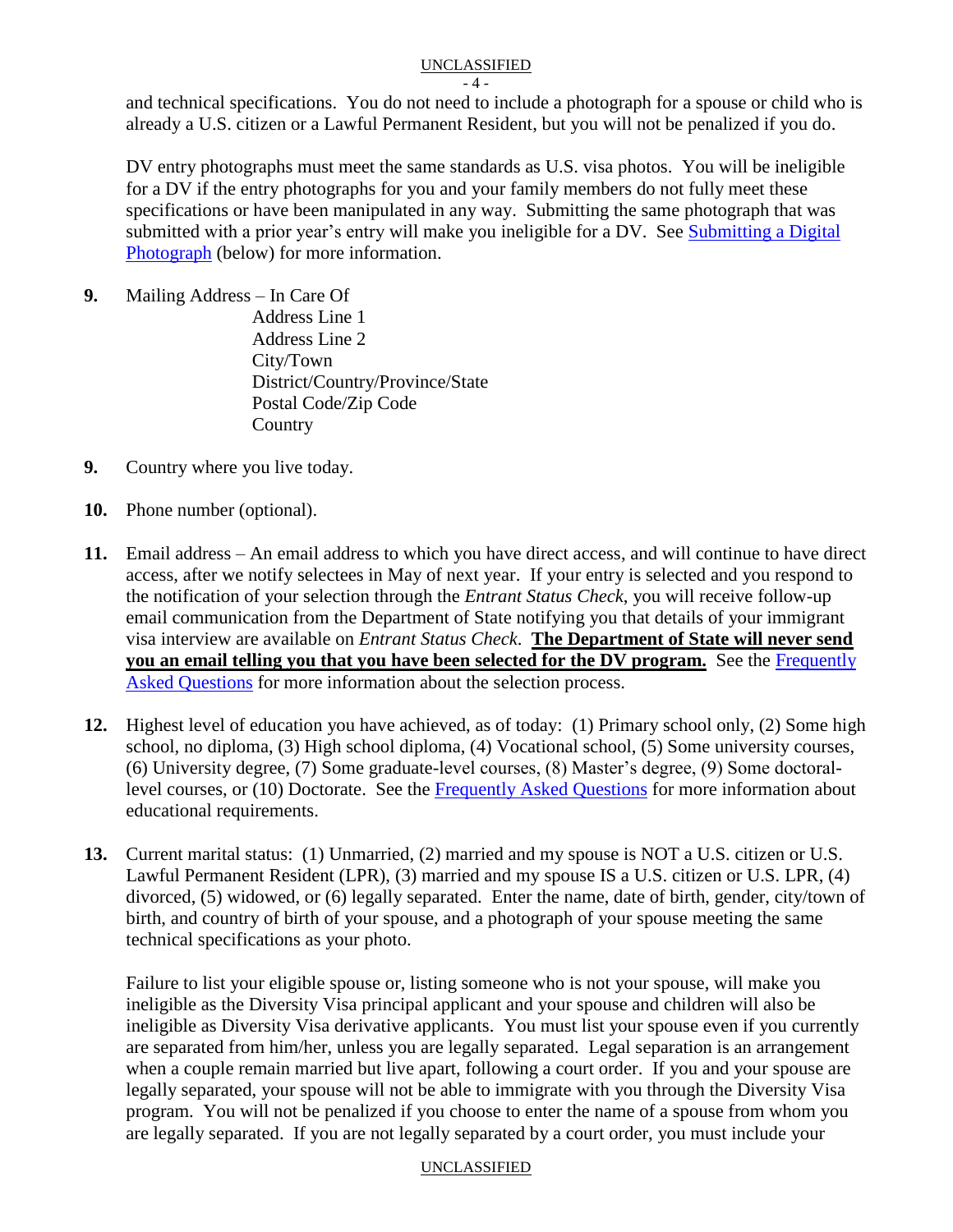- 5 -

spouse even if you plan to be divorced before you apply for the Diversity Visa. Failure to list your eligible spouse will make you ineligible for a DV.

If your spouse is a U.S. citizen or Lawful Permanent Resident, do not list him/her in your entry. A spouse who is already a U.S. citizen or LPR will not require or be issued a visa. Therefore, if you select "married and my spouse IS a U.S. citizen or U.S. LPR" on your entry, you will not be prompted to include further information on your spouse. See the [Frequently Asked Questions](#page-11-0) for more information about family members.

**14.** Number of children – List the name, date of birth, gender, city/town of birth, and country of birth for all living, unmarried children under 21 years of age, regardless of whether they are living with you or intend to accompany or follow to join you, should you immigrate to the United States. Submit individual photographs of each of your children using the same technical specifications as your own photograph.

Be sure to include:

- all living natural children;
- all living children legally adopted by you; and,
- all living step-children who are unmarried and under the age of 21 on the date of your electronic entry, even if you are no longer legally married to the child's parent, and even if the child does not currently reside with you and/or will not immigrate with you.

Married children and children who are already aged 21 or older when you submit your entry are not eligible for the DV program. However, the Child Status Protection Act protects children from "aging out" in certain circumstances. If you submit your DV entry before your unmarried child turns 21, and the child turns 21 before visa issuance, it is possible that he or she may be treated as though he or she were under 21 for visa processing purposes.

A child who is already a U.S. citizen or LPR when you submit your DV entry will not require or be issued a Diversity Visa; you will not be penalized for either including or omitting such family members from your entry.

Failure to list all children who are eligible or, listing someone who is not your child, will make you ineligible for a DV and your spouse and children will also be ineligible as Diversity Visa derivative applicants. See the [Frequently Asked Questions](#page-11-0) for more information about family members.

See the [Frequently Asked Questions](#page-9-1) for more information about completing your Electronic Entry for the DV-2022 Program.

## **Selection of Applicants**

Based on the allocations of available visas in each region and country, the Department of State will randomly select individuals by computer from among qualified entries. All DV-2022 entrants must go to the *Entrant Status Check* using the unique confirmation number saved from their DV-2022 online entry registration to find out whether their entry has been selected in the DV program. *Entrant Status*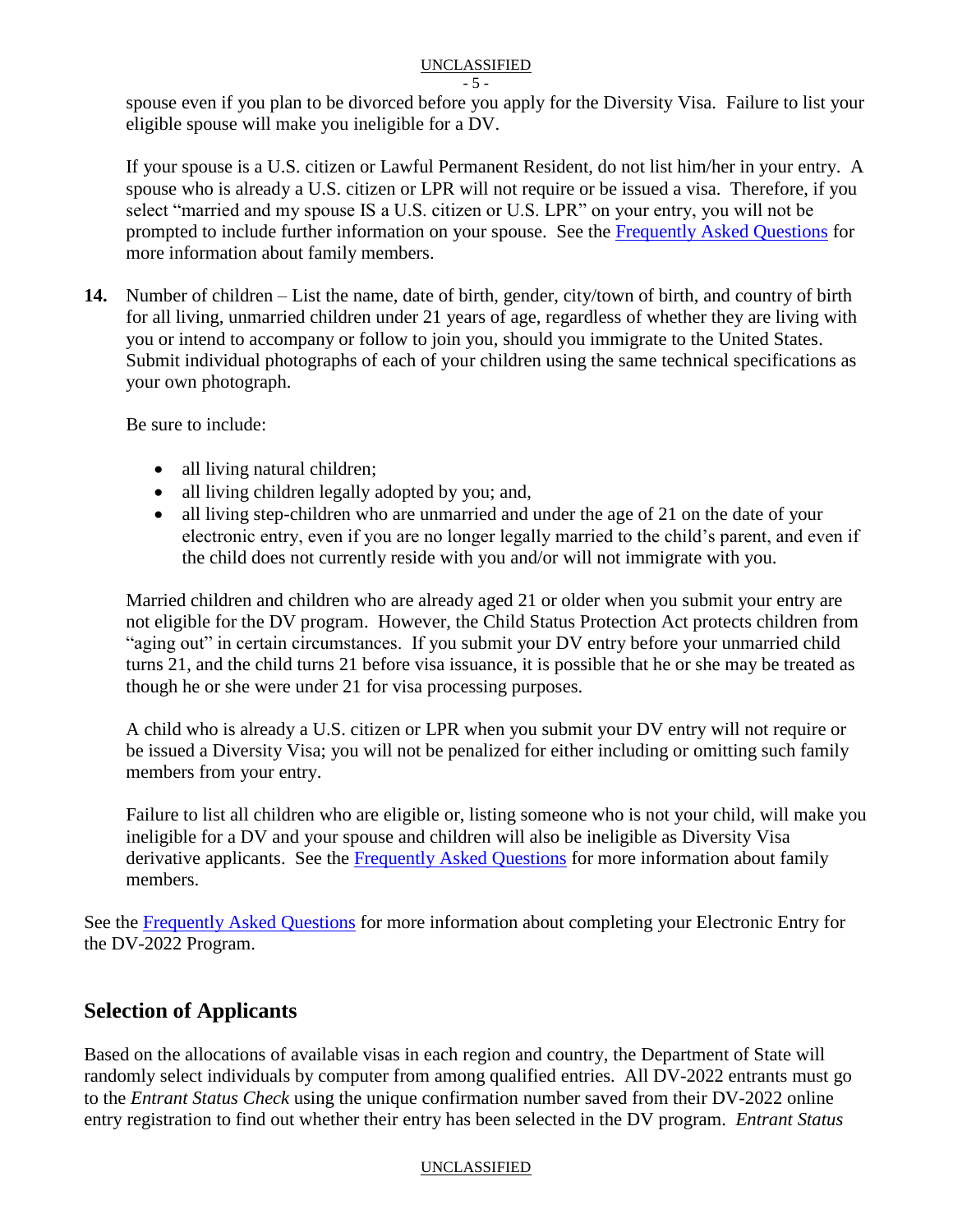- 6 -

*Check* will be available on the E-DV website at **[dvprogram.state.gov](http://dvlottery.state.gov/)** beginning May 8, 2021, through at least September 30, 2022.

If your entry is selected, you will be directed to a confirmation page providing further instructions, including information about fees connected with immigration to the United States. *Entrant Status Check* will be the ONLY means by which the Department of State notifies selectees of their selection for DV-2022. The Department of State will not mail notification letters or notify selectees by email. U.S. embassies and consulates will not provide a list of selectees. Individuals who have not been selected also ONLY will be notified through *Entrant Status Check*. You are strongly encouraged to access *Entrant Status Check* yourself. Do not rely on someone else to check and inform you.

In order to immigrate, DV selectees must be admissible to the United States. The DS-260, Online Immigrant Visa and Alien Registration Application, electronically, and the consular officer, in person, will ask you questions about your eligibility to immigrate under U.S. law. These questions include criminal and security-related topics.

All selectees, including family members, must be issued visas by September 30, 2022. Under no circumstances can the Department of State issue DVs nor can USCIS approve adjustments after this date, nor can family members obtain DVs to follow-to-join the principal applicant in the United States after this date.

See the [Frequently Asked Questions](#page-12-0) for more information about the selection process.

## <span id="page-5-0"></span>**Submitting a Digital Photograph (Image)**

You can take a new digital photograph or scan a recent (taken within the last six months) photograph with a digital scanner, as long as it meets all of the standards below. DV entry photos must be of the same quality and composition as U.S. visa photos. You can see [examples of acceptable photos here.](https://travel.state.gov/content/travel/en/us-visas/visa-information-resources/photos/photo-examples.html) Do not submit a photograph older than six months or a photograph that does not meet all of the standards described below. Submitting the same photograph that you submitted with a prior year's entry, a photograph that has been manipulated, or a photograph that does not meet the specifications below will make you ineligible for a DV.

## **Your photos or digital images must be:**

- In color
- In focus
- Sized such that the head is between 1 inch and 1 3/8 inches (22 mm and 35 mm) or 50 percent and 69 percent of the image's total height from the bottom of the chin to the top of the head. View the [Photo Composition Template](https://travel.state.gov/content/travel/en/us-visas/visa-information-resources/photos/photo-composition-template.html) for more size requirement details.
- Taken within the last six months to reflect your current appearance
- Taken in front of a plain white or off-white background
- Taken in full-face view directly facing the camera
- With a neutral facial expression and both eyes open
- Taken in clothing that you normally wear on a daily basis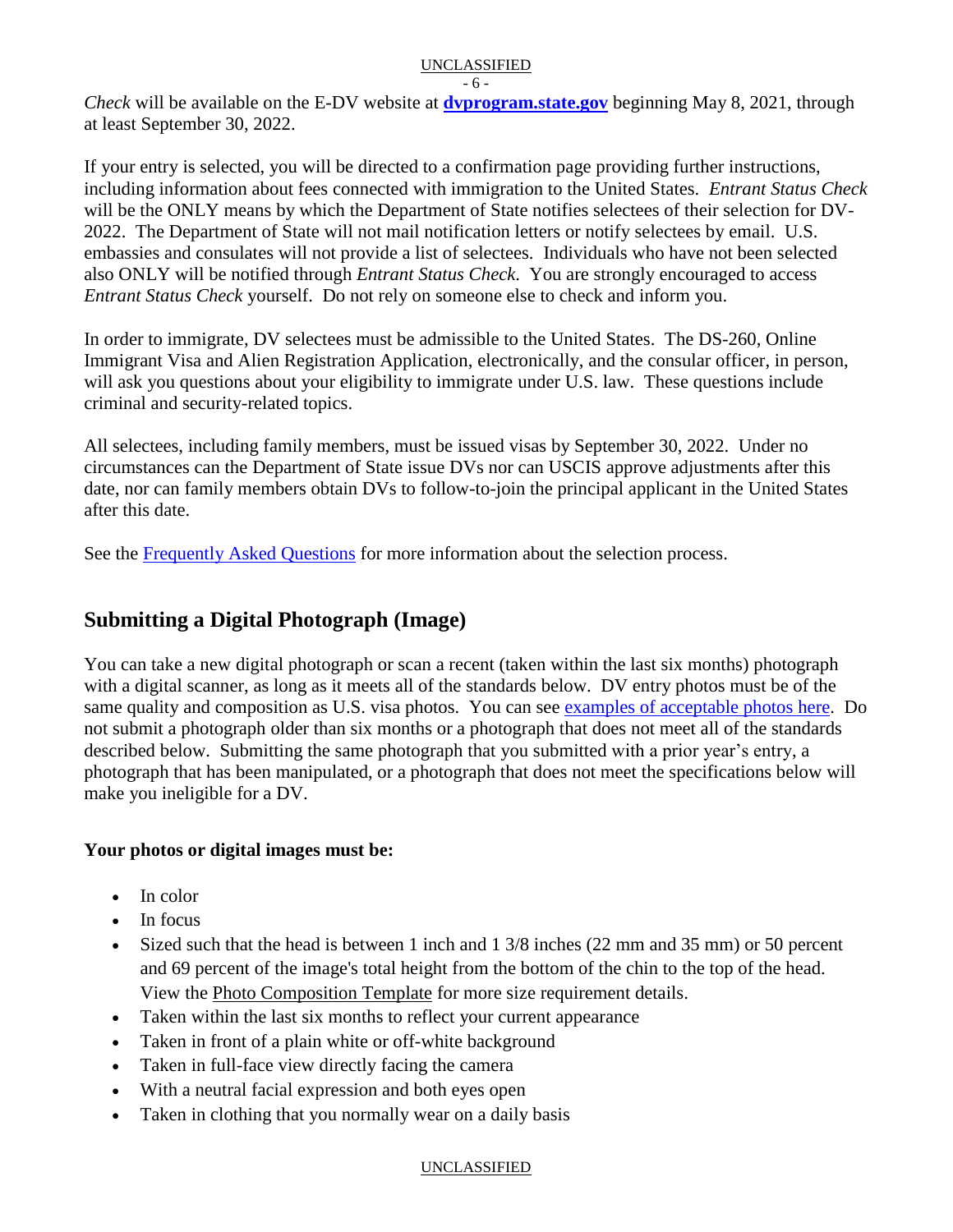- 7 -

- Uniforms should not be worn in your photo, except religious clothing that is worn daily.
- Do not wear a hat or head covering that obscures the hair or hairline, unless worn daily for a religious purpose. Your full face must be visible, and the head covering must not cast any shadows on your face.
- Headphones, wireless hands-free devices, or similar items are not acceptable in your photo.
- Do not wear eyeglasses.
- If you normally wear a hearing device or similar articles, they may be worn in your photo.

Review the [Photo Examples](https://travel.state.gov/content/travel/en/us-visas/visa-information-resources/photos/photo-examples.html) to see examples of acceptable and unacceptable photos. Photos copied or digitally scanned from driver's licenses or other official documents are not acceptable. In addition, snapshots, magazine photos, low quality vending machine or mobile phone photos, and full-length photographs are not acceptable.

You must upload your digital image as part of your entry. Your digital image must be:

- $\bullet$  In JPEG (.jpg) file format
- Equal to or less than 240 kB (kilobytes) in file size
- In a square aspect ratio (height must equal width)
- 600x600 pixels in dimension

Do you want to scan an existing photo? In addition to the digital image requirements, your existing photo must be:

- $\bullet$  2 x 2 inches (51 x 51 mm)
- Scanned at a resolution of 300 pixels per inch (12 pixels per millimeter)

Use the Department of State's [free photo tool](https://travel.state.gov/content/dam/passports/content-page-resources/FIG_cropper.swf) to:

- select a digital image stored on your computer
- resize and rotate it if necessary
- crop it to a square image of exactly  $600 \times 600$  pixels

## **Taking photos of your baby or toddler**

When taking a photo of your baby or toddler, no other person should be in the photo, and your child should be looking at the camera with his or her eyes open.

- **Tip 1:** Lay your baby on his or her back on a plain white or off-white sheet. This will ensure your baby's head is supported and provide a plain background for the photo. Make certain there are no shadows on your baby's face, especially if you take a picture from above with the baby lying down.
- **Tip 2:** Cover a car seat with a plain white or off-white sheet and take a picture of your child in the car seat. This will also ensure your baby's head is supported.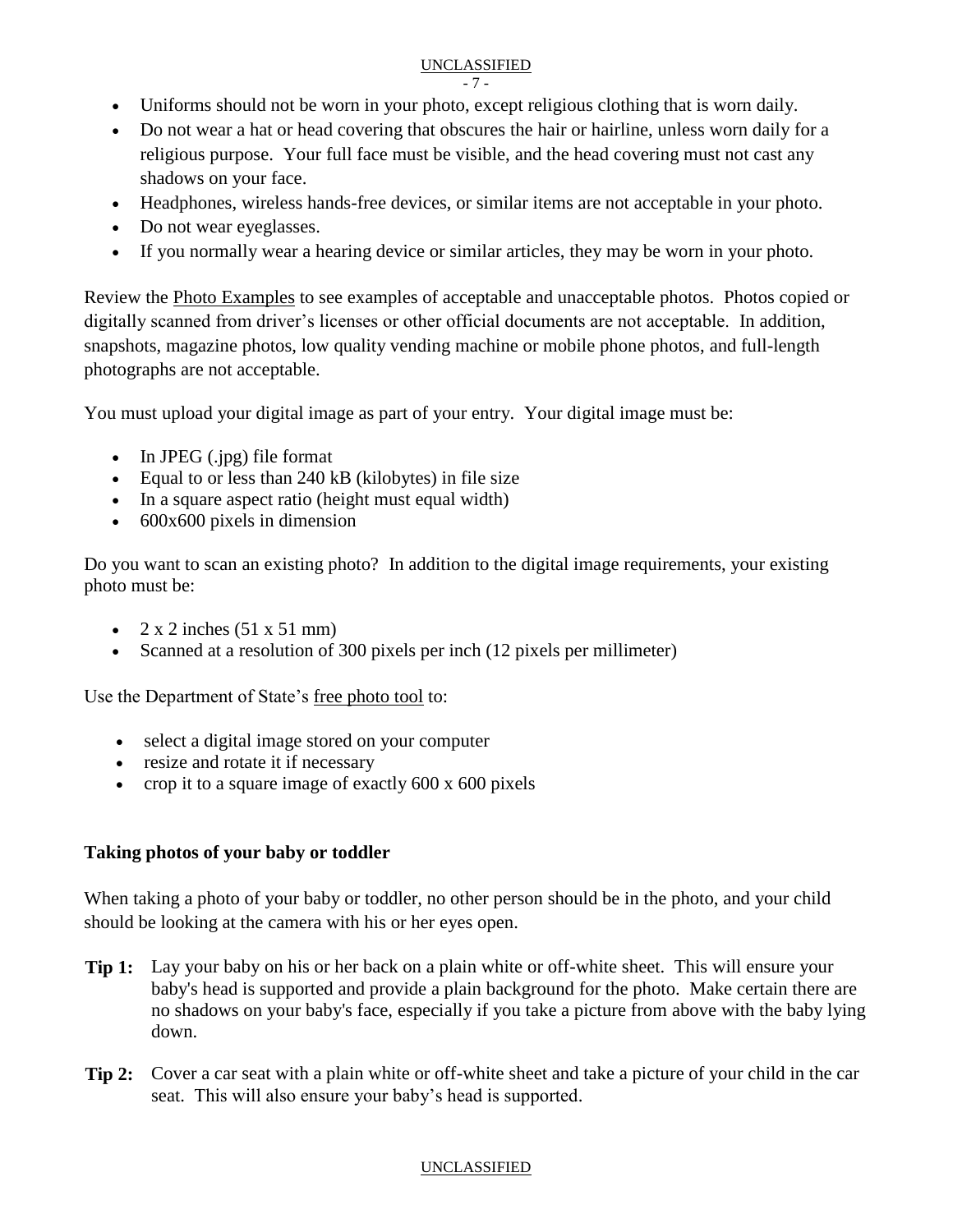### UNCLASSIFIED - 8 -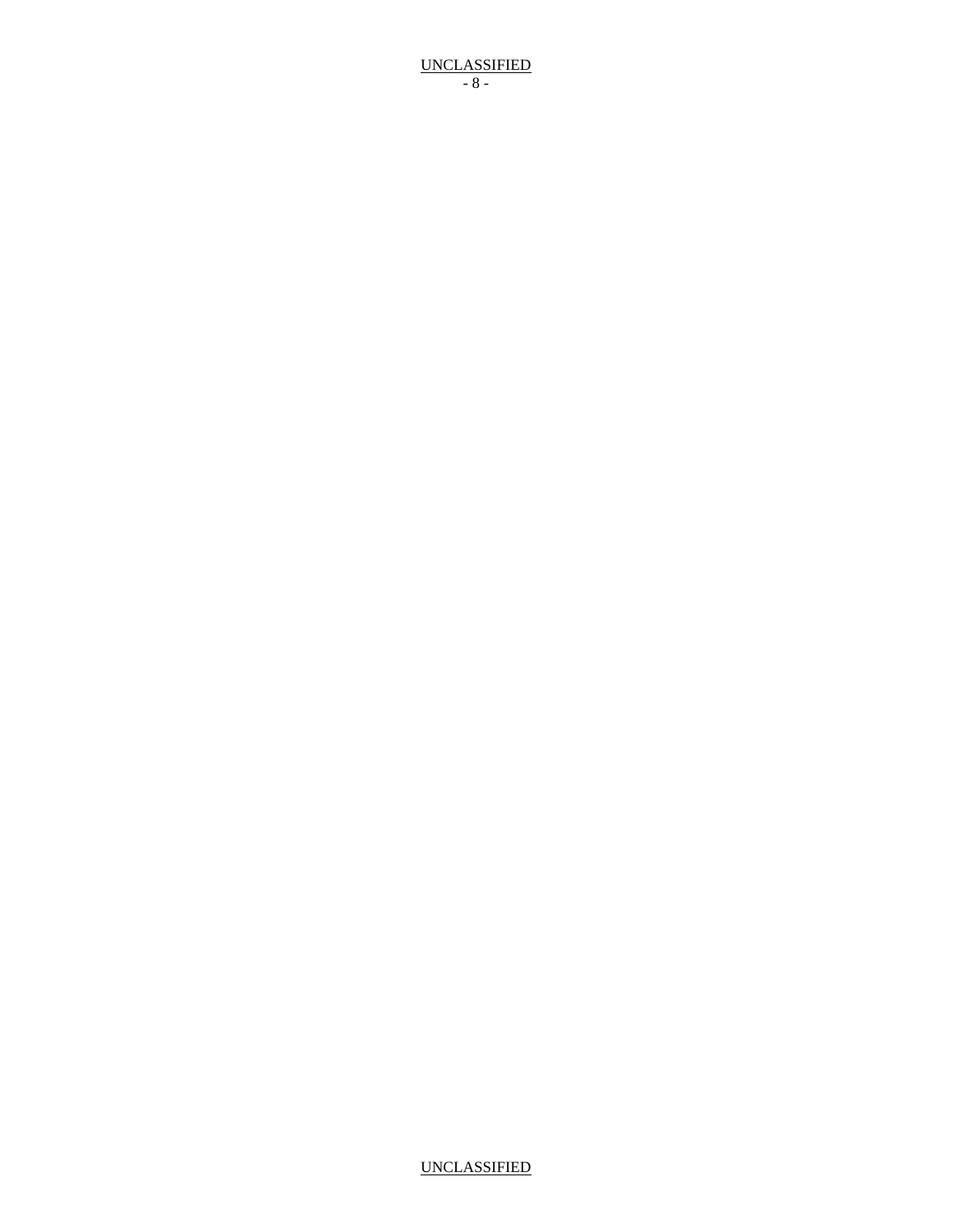## **FREQUENTLY ASKED QUESTIONS (FAQS)**

## <span id="page-8-0"></span>*ELIGIBILITY*

#### **1. What do the terms "native" and "chargeability" mean?**

Native ordinarily means someone born in a particular country, regardless of the individual's current country of residence or nationality. Native can also mean someone who is entitled to be charged to a country other than the one in which he/she was born under the provisions of Section 202(b) of the Immigration and Nationality Act.

Because there is a numerical limitation on immigrants who enter from a country or geographic region, each individual is charged to a country. Your chargeability refers to the country towards which limitation you count. Your country of eligibility will normally will be the same as your country of birth. However, you may choose your country of eligibility as the country of birth of your spouse, or the country of birth of either of your parents if you were born in a country in which neither parent was born, and in which your parents were not resident at the time of your birth. These are the only three ways to select your country of chargeability.

Listing an incorrect country of eligibility or chargeability (i.e., one to which you cannot establish a valid claim) will make you ineligible for DV-2022.

#### <span id="page-8-1"></span>**2. Can I still apply if I was not born in a qualifying country?**

There are two circumstances in which you still might be eligible to apply. First, if your derivative spouse was born in an eligible country, you may claim chargeability to that country. As your eligibility is based on your spouse, you will only be issued an immigrant visa if your spouse is also eligible for and issued an immigrant visa. Both of you must enter the United States together using your DVs. Similarly, your minor dependent child can be "charged" to a parent's country of birth.

Second, you can be "charged" to the country of birth of either of your parents as long as neither of your parents was born in or a resident of your country of birth at the time of your birth. People are not generally considered residents of a country in which they were not born or legally naturalized, if they were only visiting, studying in the country temporarily, or stationed temporarily for business or professional reasons on behalf of a company or government of a country other than the one in which you were born.

If you claim alternate chargeability through either of the above, you must provide an explanation on the E-DV Entry Form, in question #6.

Listing an incorrect country of eligibility or chargeability (i.e., one to which you cannot establish a valid claim) will make you ineligible for a DV.

#### **3. Why do natives of certain countries not qualify for the DV program?**

DVs are intended to provide an immigration opportunity for persons who are not from "high admission" countries. U.S. law defines "high admission countries" as those from which a total of 50,000 persons in the Family-Sponsored and Employment-Based visa categories immigrated to the United States during the previous five years. Each year, U.S. Citizenship and Immigration Services (USCIS) counts the family and employment immigrant admission and adjustment of status numbers for the previous five years to identify the countries that are considered "high admission" and whose natives will therefore be ineligible for the annual Diversity Visa program. Since USCIS makes this calculation annually, the list of countries whose natives are eligible or not eligible may change from one year to the next.

#### **4. How many DV-2022 visas will go to natives of each region and eligible country?**

United States Citizenship and Immigration Services (USCIS) determines the regional DV limits for each year according to a formula specified in Section 203(c) of the Immigration and Nationality Act (INA). The number of visas the Department of State eventually will issue to natives of each country will depend on the regional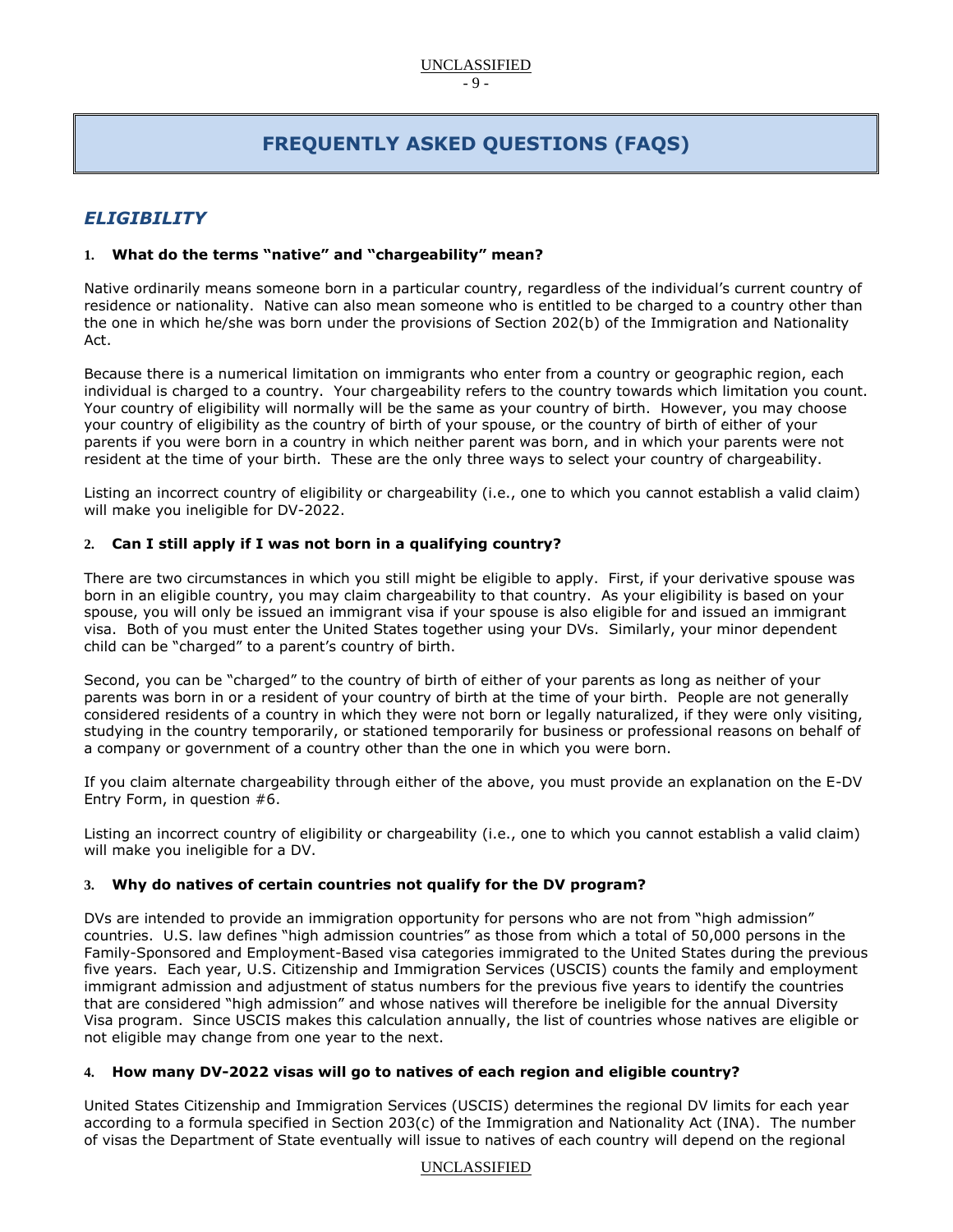#### $-10-$

limits established, how many entrants come from each country, and how many of the selected entrants are found eligible for the visa. No more than seven percent of the total visas available can go to natives of any one country.

#### <span id="page-9-0"></span>**5. What are the requirements for education or work experience?**

U.S. immigration law and regulations require that every DV entrant must have at least a high school education or its equivalent or have two years of work experience within the past five years in an occupation that requires at least two years of training or experience. A "high school education or equivalent" is defined as successful completion of a 12-year course of elementary and secondary education in the United States OR the successful completion in another country of a formal course of elementary and secondary education comparable to a high school education in the United States. Only formal courses of study meet this requirement; correspondence programs or equivalency certificates (such as the General Equivalency Diploma G.E.D.) are not acceptable. You must present documentary proof of education or work experience to the consular officer at the time of the visa interview.

If you do not meet the requirements for education or work experienceyou will be ineligible for a DV, and your spouse and children will be ineligible for derivative DVs.

#### **6. What occupations qualify for the DV program?**

The Department of State will use the U.S. Department of Labor's (DOL) [O\\*Net OnLine](http://online.onetcenter.org/) database to determine qualifying work experience. The [O\\*Net OnLine](http://online.onetcenter.org/) database categorizes job experience into five "job zones." While the DOL website lists many occupations, not all occupations qualify for the DV program. To qualify for a DV on the basis of your work experience, you must have, within the past five years, two years of experience in an occupation classified in a Specific Vocational Preparation (SVP) range of 7.0 or higher.

If you do not meet the requirements for education or work experience you will be ineligible for a DV, and your spouse and children will be ineligible for derivative DVs.

#### **7. How can I find the qualifying DV occupations in the Department of Labor's [O\\*Net OnLine](http://online.onetcenter.org/) database?**

When you are in **[O\\*Net OnLine](http://online.onetcenter.org/)**, follow these steps to determine if your occupation qualifies:

- 1. Under "Find Occupations" select "Job Family" from the pull down menu;
- 2. Browse by "Job Family," make your selection, and click "GO;"
- 3. Click on the link for your specific occupation; and
- 4. Select the tab "Job Zone" to find the designated Job Zone number and Specific Vocational Preparation (SVP) rating range.

As an example, select Aerospace Engineers. At the bottom of the Summary Report for Aerospace Engineers, under the Job Zone section, you will find the designated Job Zone 4, SVP Range, 7.0 to < 8.0. Using this example, Aerospace Engineering is a qualifying occupation.

For additional information, see the Diversity Visa - [List of Occupations webpage.](http://travel.state.gov/content/visas/english/immigrate/diversity-visa/if-you-are-selected/confirm-your-qualifications.html)

#### **8. Is there a minimum age to apply for the E-DV Program?**

There is no minimum age to apply, but the requirement of a high school education or work experience for each principal applicant at the time of application will effectively disqualify most persons who are under age 18.

### <span id="page-9-1"></span>*COMPLETING YOUR ELECTRONIC ENTRY FOR THE DV PROGRAM*

#### **9. When can I submit my entry?**

The DV-2022 entry period will run from 12:00 pm (noon), Eastern Daylight Time (EDT) (GMT-4), Wednesday, October 7, 2020, until 12:00 pm (noon), Eastern Standard Time (EST) (GMT-5), Tuesday, November 10, 2020. Each year, millions of people submit entries. Holding the entry period on these dates ensures selectees receive notification in a timely manner, and gives both the visa applicants and our embassies and consulates time to prepare and complete cases for visa issuance.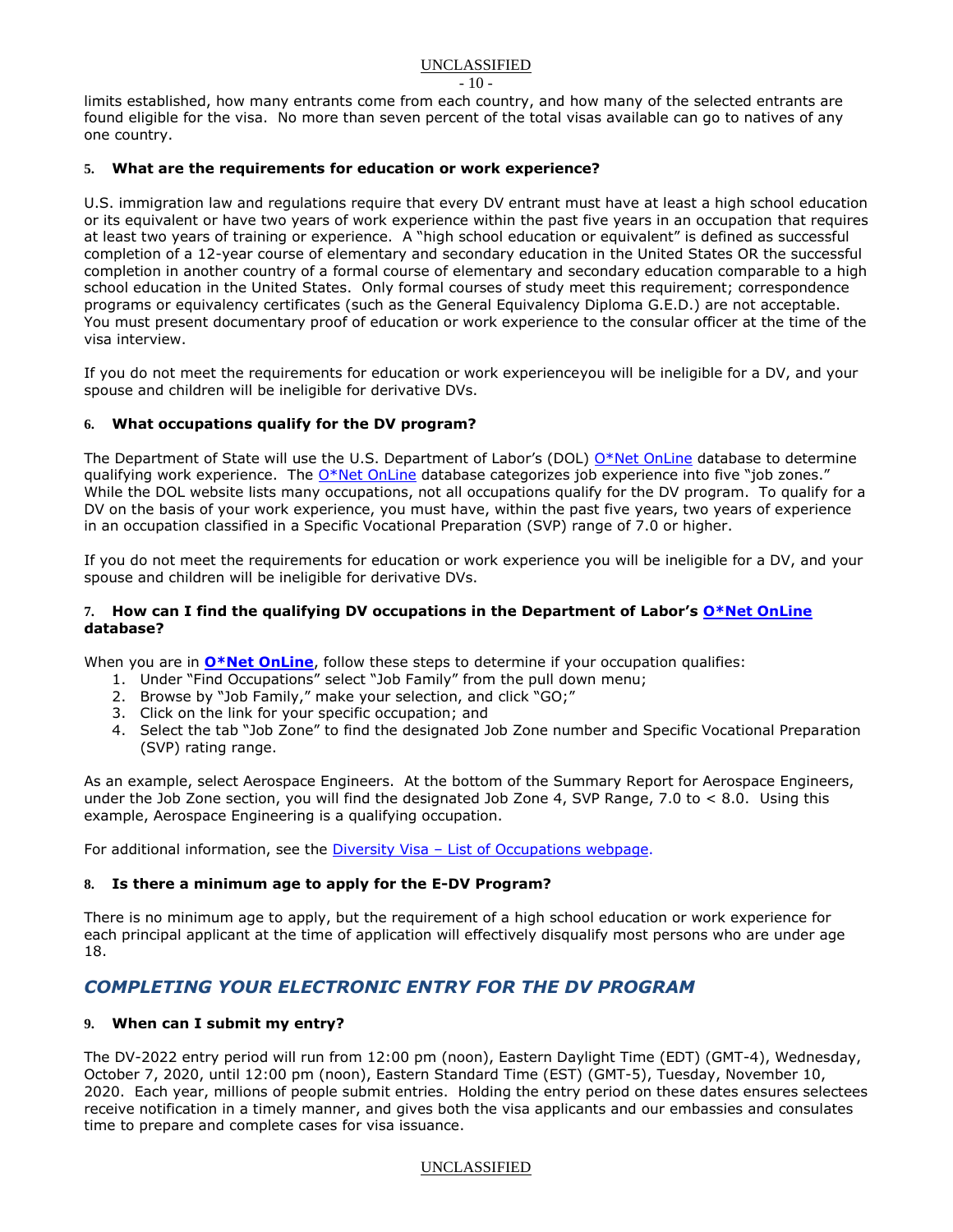We strongly encourage you to enter early during the registration period. Excessive demand at end of the registration period may slow the system down. We cannot accept entries after noon EST on Sunday, November 10, 2020.

#### **10. I am in the United States. Can I enter the DV program?**

Yes, an entrant may apply while in the United States or another country. An entrant may submit an entry from any location.

#### **11. Can I only enter once during the registration period?**

Yes, the law allows only one entry per person during each registration period. The Department of State uses sophisticated technology to detect multiple entries. **Individuals with more than one entry will be ineligible for a DV.** 

#### **12. Why do I need a passport to enter the DV program? Are there any exceptions?**

Requiring a valid, unexpired passport adds security to the DV process and helps protect your entry. The rule does not apply to children or spouses of the principal entrant. The passport must be valid for international travel. Internal passports, issued by some countries, are not valid for DV entry purposes.

Exemptions from the Passport Requirement: The Department of State's regulations provide for three limited exemptions from the passport requirement. These three exemptions are for: individuals who are stateless, nationals of a Communist-controlled country who are unable to obtain a passport from the government of the Communist-controlled country, and beneficiaries of individual waivers approved by the Secretary of Homeland Security and the Secretary of State. If you selected one of these exemptions on your DV entry, you will be required to explain how you meet the exemption you selected. The exemptions apply only to individuals who are unable to obtain a passport. If you selected an exemption because of a delay in obtaining a passport, whether or not that delay was within your control, you do not qualify for an exemption and you will be ineligible for a diversity visa.

Stateless Individuals: In general, statelessness is a rare situation. If on your DV entry you check the box corresponding to this exemption, you will be required to provide evidence to establish that you did not acquire the nationality of your country of birth under the laws of that country and that you do not have any other nationality.

Nationals of a Communist-controlled country: If, on your DV entry, you check the box corresponding to this exemption, you will be required to provide evidence to establish that you are unable to obtain a passport from the government of your country of nationality.

Beneficiaries of individual waivers: If, on your DV entry, you check the box corresponding to this exemption, you will be required to provide evidence that you are unable to obtain a passport, and the reason you should receive an individual passport waiver, such as:

1) A previous U.S. visa issued to you on form DS-232 because you were unable to obtain a passport, and that the same reasons that you previously sought a passport waiver still apply;

2) Form I-193 approved by USCIS because you were unable to obtain a passport, and that the same reasons that you previously sought a passport waiver still apply; or

3) Documentation showing that you have been granted refugee status in a country other than your country of nationality because you have been persecuted by the government of your country of nationality, making it impossible for you to obtain a passport from that government without experiencing further harm.

Again, you should consider not pursuing a DV entry if you do not meet the qualifying education or work experience requirements explained above, or if you do not have a valid passport at the time of entry. If you are found to be ineligible for a diversity visa, any fees you pay for the visa application will not be refunded.

#### **13. What if my passport expires or I lose it before I apply for a visa?**

If your passport number changes for any reason, you will have to provide evidence of why it has changed to the Department of State's Kentucky Consular Center (KCC) before they will schedule your DV interview. If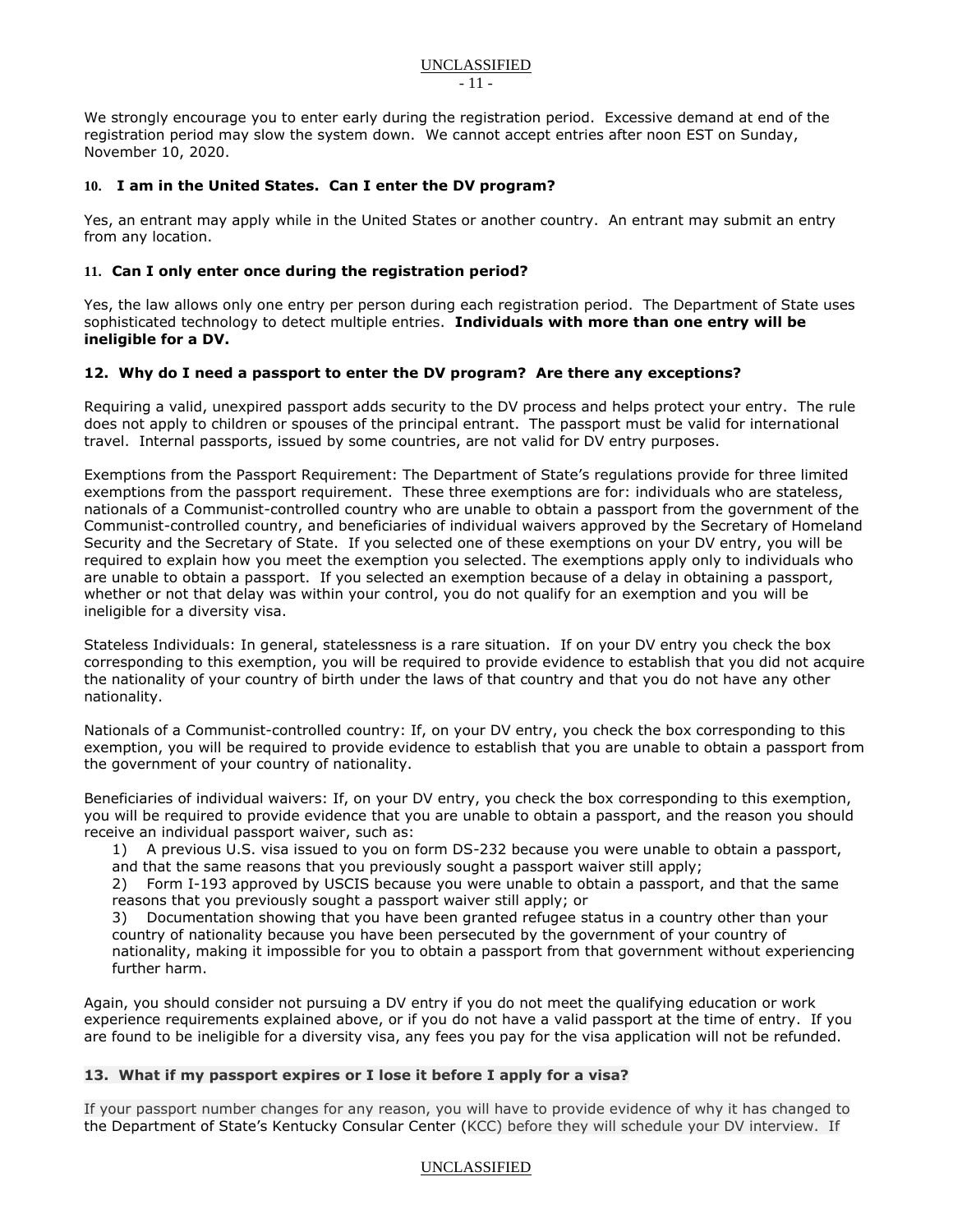$-12 -$ 

you enter a false, inaccurate, or invalid passport number on your DV entry, you will be ineligible for a DV. We suggest you make a legible photocopy of the passport you use for the entry and store it in a secure location with your entry confirmation number (FAQ #27). A photocopy alone is not proof you entered a valid passport number on your entry, but it can help you explain the situation. The final determination is made by the Consular Officer at the time of your DV interview.

#### <span id="page-11-1"></span>**14. May my spouse and I each submit a separate entry?**

Yes, each spouse may each submit one entry if each meets the eligibility requirements. If either spouse is selected, the other is entitled to apply as a derivative dependent.

#### <span id="page-11-0"></span>**15. What family members must I include in my DV entry?**

**Spouse:** If you are legally married, you must list your spouse regardless of whether he/she lives with you or intends to immigrate to the United States. You must list your spouse even if you currently are separated from him/her, unless you are legally separated. Legal separation is an arrangement when a couple remain married but live apart, following a court order. If you and your spouse are legally separated, your spouse will not be able to immigrate with you through the Diversity Visa program. You will not be penalized if you choose to enter the name of a spouse from whom you are legally separated. If you are not legally separated by a court order, you must include your spouse even if you plan to be divorced before you apply for the Diversity Visa. Failure to list your eligible spouse or, listing someone who is not your spouse, will make you ineligible for a DV. If you are not married at the time of entry but plan on getting married in the future, do not list a spouse on your entry form as this would make you ineligible for a DV. If you are divorced or your spouse is deceased, you do not have to list your former spouse.

The only exception to this requirement is if your spouse is already a U.S. citizen or U.S. Lawful Permanent Resident.If your spouse is a U.S. citizen or Lawful Permanent Resident, do not list him/her in your entry. A spouse who is already a U.S. citizen or a Lawful Permanent Resident will not require or be issued a DV. Therefore, if you select "married and my spouse IS a U.S. citizen or U.S. LPR" on your entry, you will not be able to include further information on your spouse.

**Children:** You must list ALL your living children who are unmarried and under 21 years of age at the time of your initial DV entry, whether they are your natural children, your step-children (even if you are now divorced from that child's parent), your spouse's children, or children you have formally adopted in accordance with the applicable laws. List all children under 21 years of age at the time of your electronic entry, even if they no longer reside with you or you do not intend for them to immigrate under the DV program.You are not required to list children who are already U.S. citizens or Lawful Permanent Residents, though you will not be penalized if you do include them.

Parents and siblings of the entrant are ineligible to receive DV visas as dependents, and you should not include them in your entry.

If you list family members on your entry, they are not required to apply for a visa or to immigrate or travel with you. However, if you fail to include an eligible dependent on your original entry or list someone who is not your dependent, you will be ineligible for a DV, and your spouse and children will be ineligible for derivative DVs. This only applies to those who were family members at the time the entry was submitted, not those acquired at a later date. Your spouse, if eligible to enter, may still submit a separate entry even though he or she is listed on your entry, and both entries must include details about all dependents in your family (see FAQ  $#12$  above).

#### **16. Must I submit my own entry, or can someone else do it for me?**

We encourage you to prepare and submit your own entry, but you may have someone submit the entry for you. Regardless of whether you submit your own entry, or an attorney, friend, relative, or someone else submits it on your behalf, only one entry may be submitted in your name. You, as the entrant, are responsible for ensuring that information in the entry is correct and complete; entries that are not correct or complete may be disqualified. Entrants should keep their own confirmation number so that they are able to independently check the status of their entry using *Entrant Status Check* at [dvprogram.state.gov.](http://dvlottery.state.gov/) Entrants should retain access to the email account used in the E-DV submission.

#### **17. I'm already registered for an immigrant visa in another category. Can I still apply for the DV program?**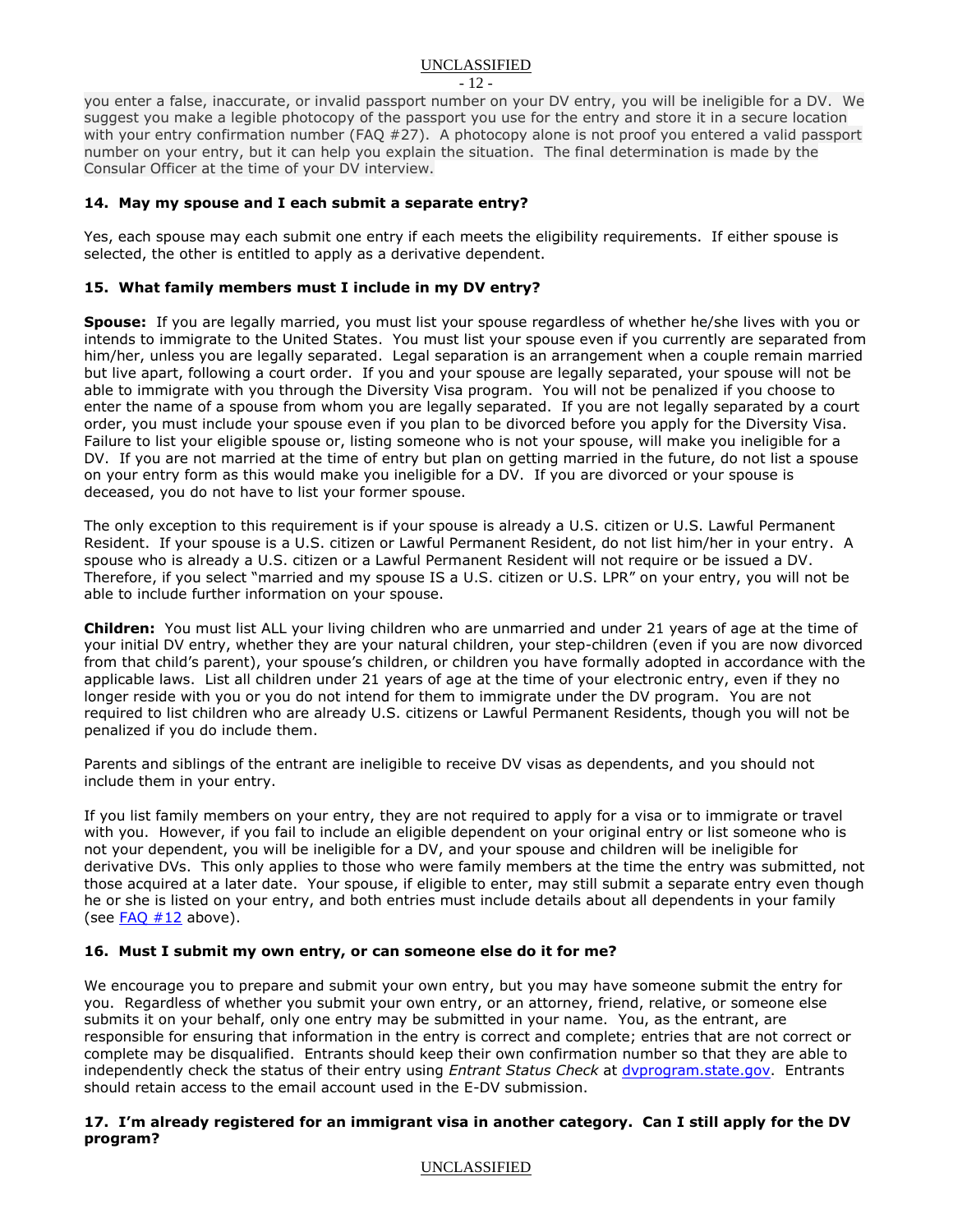Yes.

#### **18. Can I download and save the E-DV entry form into a word processing program and finish it later?**

No, you will not be able to save the form into another program for completion and submission later. The E-DV Entry Form is a web-form only. You must fill in the information and submit it while online.

#### **19. Can I save the form online and finish it later?**

No. The E-DV Entry Form is designed to be completed and submitted at one time. You will have 60 minutes starting from when you download the form to complete and submit your entry through the E-DV website. If you exceed the 60-minute limit and have not submitted your complete entry electronically, the system discards any information already entered. The system deletes any partial entries so that they are not accidentally identified as duplicates of a later, complete entry. Read the DV instructions completely before you start to complete the form online, so that you know exactly what information you will need.

#### **20. I don't have a scanner. Can I send photographs to someone in the United States to scan them, save them, and email them back to me so I can use them in my entry?**

Yes, as long as the photograph meets the requirements in the instructions and is electronically submitted with, and at the same time as, the E-DV online entry. You must already have the scanned photograph file when you submit the entry online; it cannot be submitted separately from the online application. The entire entry (photograph and application together) can be submitted electronically from the United States or from overseas.

#### **21. If the E-DV system rejects my entry, can I resubmit my entry?**

Yes, you can resubmit your entry as long as your submission is completed by 12:00 pm (noon) Eastern Standard Time (EST) (GMT-5) on Tuesday, November 10, 2020. You will not be penalized for submitting a duplicate entry if the E-DV system rejects your initial entry. Given the unpredictable nature of the Internet, you may not receive the rejection notice immediately. You can try to submit an application as many times as is necessary until a complete application is received and the confirmation notice sent. Once you receive a confirmation notice, your entry is complete, and you should NOT submit any additional entries.

#### **22. How soon after I submit my entry will I receive the electronic confirmation notice?**

You should receive the confirmation notice immediately, including a confirmation number that you must record and keep. However, the unpredictable nature of the Internet can result in delays. You can hit the "Submit" button as many times as is necessary until a complete application is sent and you receive the confirmation notice. However, once you receive a confirmation notice, do not resubmit your information.

#### **23. I hit the "Submit" button, but did not receive a confirmation number. If I submit another entry, will I be disqualified?**

If you did not receive a confirmation number, your entry was not recorded. You must submit another entry. It will not be counted as a duplicate. Once you receive a confirmation number, do not resubmit your information.

### <span id="page-12-0"></span>*SELECTION*

#### **24. How do I know if I am selected?**

You must use your confirmation number to access the Entrant Status Check available on the E-DV website at [dvprogram.state.gov](http://dvlottery.state.gov/) starting May 8, 2021, through September 30, 2022. Entrant Status Check is the sole means by which the Department of State will notify you if you are selected, provide further instructions on your visa application, and notify you of your immigrant visa interview appointment date and time. In order to ensure the use of all available visas, the Department of State may use Entrant Status Check to notify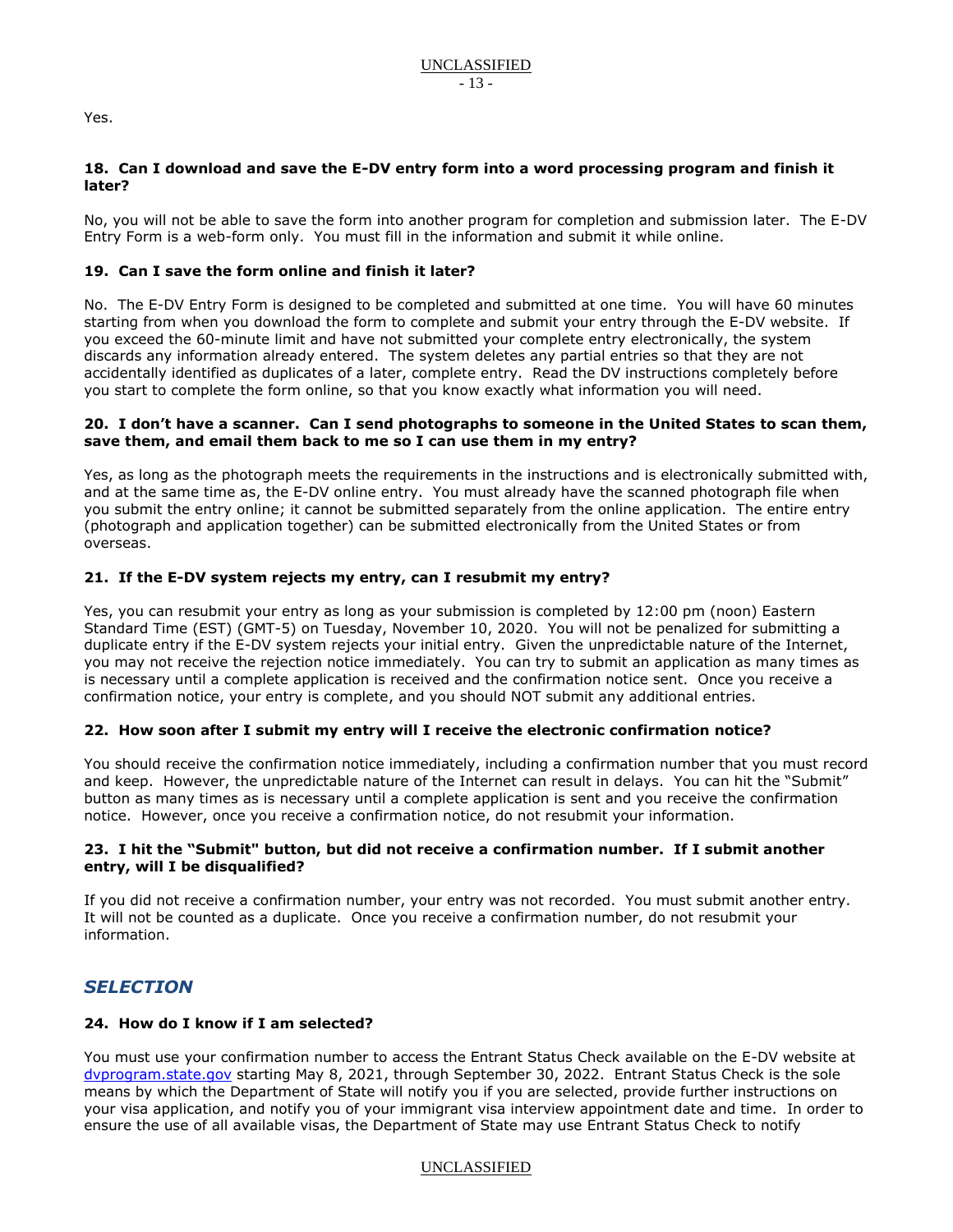#### - 14 -

additional selectees after May 8, 2021. Retain your confirmation number until September 30, 2022 in case of any updates. The only authorized Department of State website for official online entry in the Diversity Visa Program and Entrant Status Check is [dvprogram.state.gov.](http://dvlottery.state.gov/)

The Department of State will NOT contact you to tell you that you have been selected [\(see FAQ #24\)](#page-13-0).

#### <span id="page-13-0"></span>**25. How will I know if I am not selected? Will I be notified?**

The Department of State will NOT notify you directly if your entry is not selected. You must use the Entrant Status Check to learn whether you were selected. You may check the status of your DV-2022 entry through the Entrant Status Check on the E-DV website starting May 8, 2021, until September 30, 2022. Keep your confirmation number until at least September 30, 2022. (Status information for the previous year's DV program, DV-2020, is available online through September 30, 2020.)

#### **26. What if I lose my confirmation number?**

You must have your confirmation number to access Entrant Status Check. A tool is now available in Entrant Status Check on the E-DV website that will allow you to retrieve your confirmation number via the email address with which you registered by entering certain personal information to confirm your identity.

U.S. embassies and consulates and the Kentucky Consular Center are unable to check your selection status for you or provide your confirmation number to you directly (other than through the Entrant Status Check retrieval tool). The Department of State is NOT able to provide a list of those selected to continue the visa process.

#### **27. Will I receive information from the Department of State by email or by postal mail?**

The Department of State will not send you a notification letter. The U.S. government has never sent emails to notify individuals that they have been selected, and there are no plans to use email for this purpose for the DV-2022 program. If you are a selectee, you will only receive email communications regarding your visa appointment after you have responded to the notification instructions on Entrant Status Check. These emails will not contain information on the actual appointment date and time; they will simply tell you to go to the Entrant Status Check website for details. The Department of State may send emails reminding DV program applicants to check the Entrant Status Check for their status. However, such emails will never indicate whether the DV program applicant was selected or not.

Only internet sites that end with the ".gov" domain suffix are official U.S. government websites. Many other websites (e.g., with the suffixes ".com," ".org," or ".net") provide immigration and visa-related information and services. The Department of State does not endorse, recommend, or sponsor any information or material on these other websites.

You may receive emails from websites that try to trick you into sending money or providing your personal information. You may be asked to pay for forms and information about immigration procedures, all of which are available free on the Department of State website, [travel.state.gov,](https://travel.state.gov/content/visas/en.html) or through U.S. embassy or consulate websites. Additionally, organizations or websites may try to steal your money by charging fees for DV-related services. If you send money to one of these non-government organizations or websites, you will likely never see it again. Also, do not send personal information to these websites, as it may be used for identity fraud/theft.

These deceptive emails may come from people pretending to be affiliated with the Kentucky Consular Center or the Department of State. **Remember that the U.S. government has never sent emails to notify individuals they have been selected, and there are no plans to use email for this purpose for the DV-2022 program. The Department of State will never ask you to send money by mail or by services such as Western Union.**

#### **28. How many individuals will be selected for DV-2022?**

For DV-2022, 55,000 Diversity Visas are available. Because it is likely that some of the first 55,000 persons who are selected will not qualify for visas or not pursue their cases to visa issuance, more than 55,000 entries will be selected to try to ensure that all of the available DVs are issued. However, this also means there may not be a sufficient number of visas for all those selected.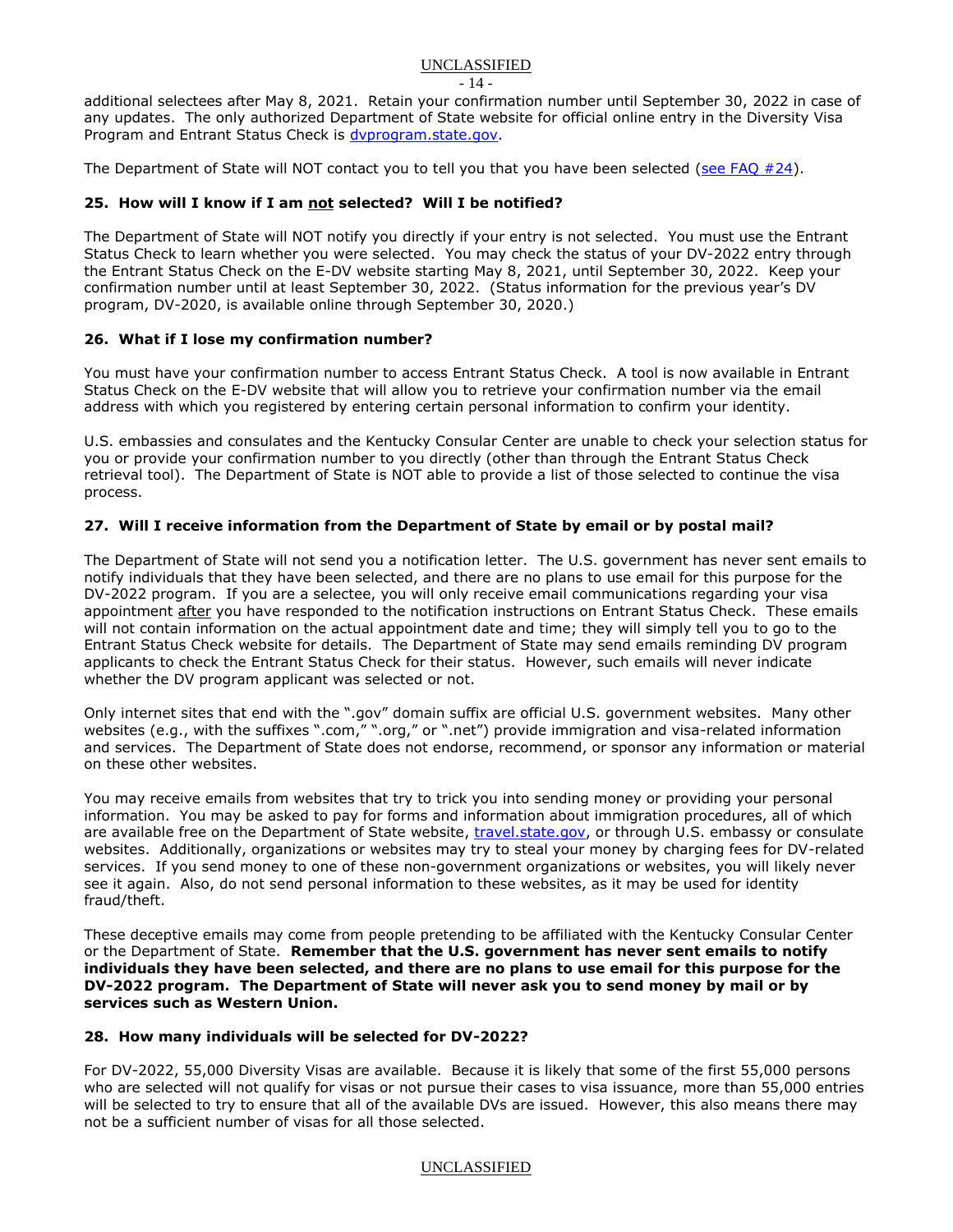- 15 -

You can check the E-DV website's Entrant Status Check to see if you have been selected for further processing and your place on the list. Interviews for the DV-2022 program will begin in October 2021 for selectees who have submitted all pre-interview paperwork and other information as requested in the notification instructions. Selectees who provide all required information will be informed of their visa interview appointment through the E-DV website's Entrant Status Check four to six weeks before the scheduled interviews with U.S. consular officers overseas.

Each month, visas may be issued to those applicants who are eligible for issuance during that month, as long as visas are available. Once all of the 55,000 diversity visas have been issued, the program will end. Visa numbers could be finished before September 2022. Selected applicants who wish to apply for visas must be prepared to act promptly on their cases. **Being randomly chosen as a selectee does not guarantee that you will receive a visa. Selection merely means that you are eligible to apply for a Diversity Visa. If your rank number becomes eligible for final processing, you potentially may be issued a Diversity Visa. A mazimum of 55,000 visas may be issued to such applicants.**

#### **29. How will successful entrants be selected?**

**Official notifications of selection will be made through Entrant Status Check, available May 8, 2021, through September 30, 2022, on the E-DV website [dvprogram.state.gov.](http://dvlottery.state.gov/) The Department of State does not send selectee notifications or letters by regular postal mail or by email. Any email notification or mailed letter stating that you have been selected to receive a DV that does not come from the Department of State is not legitimate. Any email communication you receive from the Department of State will direct you to review Entrant Status Check for new information about your application. The Department of State will never ask you to send money by mail or by services such as Western Union.**

All entries received from each region are individually numbered; at the end of the entry period, a computer will randomly select entries from among all the entries received for each geographic region. Within each region, the first entry randomly selected will be the first case registered; the second entry selected will be the second case registered, etc. All entries received within each region during the entry period will have an equal chance of being selected. When an entry has been selected, the entrant will receive notification of his or her selection through the Entrant Status Check available starting May 8, 2021, on the E-DV website [dvprogram.state.gov.](http://dvlottery.state.gov/) If you are selected and you respond to the instructions provided online via Entrant Status Check, the Department of State's Kentucky Consular Center (KCC) will process the case until those selected are instructed to appear for visa interviews at a U.S. embassy or consulate or until those in the United States who are applying to adjust status apply with USCIS in the United States.

#### **30. I am already in the United States. If selected, may I adjust my status with USCIS?**

Yes, provided you are otherwise eligible to adjust status under the terms of Section 245 of the Immigration and Nationality Act (INA), you may apply to USCIS for adjustment of status to permanent resident. You must ensure that USCIS can complete action on your case, including processing of any overseas applications for a spouse or for children under 21 years of age, before September 30, 2022, since on that date your eligibility for the DV-2022 program expires. The Department of State will not approve any visa numbers or adjustments of status for the DV-2022 program after midnight EDT on September 30, 2022, under any circumstances.

#### **31. If I am selected, for how long am I entitled to apply for a Diversity Visa?**

If you are selected in the DV-2022 program, you are entitled to apply for visa issuance only during U.S. government fiscal year 2022, which is from October 1, 2021, through September 30, 2022. We encourage selectees to apply for visas as early as possible, once their program rank numbers become eligible.

**Without exception, all selected and eligible applicants must obtain their visa or adjust status by the end of the fiscal year.** There is no carry-over of DV benefits into the next year for persons who are selected but who do not obtain visas by September 30, 2022 (the end of the fiscal year). Also, spouses and children who derive status from a DV-2022 registration can only obtain visas in the DV category between October 1, 2021, and September 30, 2022. Individuals who apply overseas will receive an appointment notification from the Department of State through Entrant Status Check on the E-DV website four to six weeks before the scheduled appointment.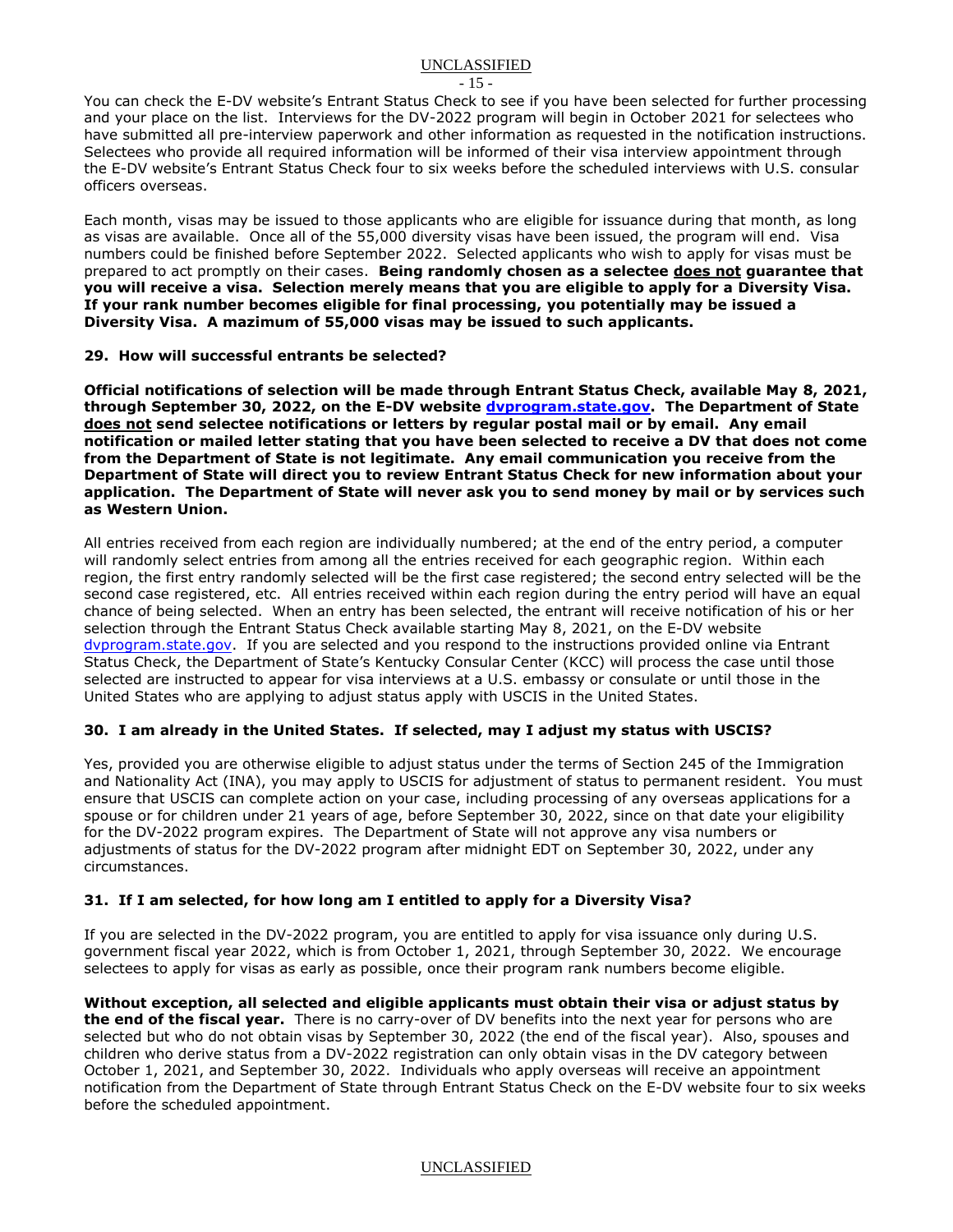$-16 -$ 

#### **32. If a DV selectee dies, what happens to the case?**

If a DV selectee dies at any point before he or she has traveled to the United States or adjusted status, the DV case is automatically closed. Any derivative spouse and/or children of the deceased selectee will no longer be entitled to apply for a DV visa. Any visas issued to them will be revoked.

## *FEES*

#### **33. How much does it cost to enter the Diversity Visa program?**

**There is no fee charged to submit an electronic entry.** However, if you are selected and apply for a Diversity Visa, you must pay all required visa application fees at the time of visa application and interview directly to the consular cashier at the U.S. embassy or consulate. If you are a selectee already in the United States and you apply to USCIS to adjust status, you will pay all required fees directly to USCIS. If you are selected, you will receive details of required DV and immigrant visa application fees with the instructions provided through the E-DV website at [dvprogram.state.gov.](http://dvlottery.state.gov/)

#### **34. How and where do I pay DV and immigrant visa fees if I am selected?**

If you are a randomly selected entrant, you will receive instructions for the DV application process through Entrant Status Check at [dvprogram.state.gov.](http://dvlottery.state.gov/) You will pay all DV and immigrant application visa fees in person only at the U.S. embassy or consulate at the time of the visa application. The consular cashier will immediately give you a U.S. government receipt for payment. Do not send money for DV fees to anyone through the mail, Western Union, or any other delivery service if you are applying for an immigrant visa at a U.S. embassy or consulate.

If you are selected and you are already present in the United States and plan to file for adjustment of status with USCIS, the instructions page accessible through Entrant Status Check at *dvprogram.state.gov* contains separate instructions on how to mail adjustment of status application fees to a U.S. bank.

#### **35. If I apply for a DV, but don't qualify to receive one, can I get a refund of the visa fees I paid?**

No. Visa application fees cannot be refunded. You must meet all qualifications for the visa as detailed in these instructions. If a consular officer determines you do not meet requirements for the visa, or you are otherwise ineligible for the DV under U.S. law, the officer cannot issue a visa and you will forfeit all fees paid.

### *INELIGIBILITIES*

#### **36. As a DV applicant, can I receive a waiver of any grounds of visa ineligibility? Does my waiver application receive any special processing?**

DV applicants are subject to all grounds of ineligibility for immigrant visas specified in the Immigration and Nationality Act (INA).There are no special provisions for the waiver of any ground of visa ineligibility aside from those ordinarily provided in the INA, nor is there special processing for waiver requests. Some general waiver provisions for people with close relatives who are U.S. citizens or Lawful Permanent Resident aliens may be available to DV applicants in some cases, but the time constraints in the DV program may make it difficult for applicants to benefit from such provisions.

### <span id="page-15-0"></span>*DV FRAUD WARNING AND SCAMS*

#### **37. How can I report internet fraud or unsolicited emails?**

Please visit the [econsumer.gov](http://econsumer.gov/) website, hosted by the Federal Trade Commission in cooperation with consumer-protection agencies from 36 nations. You also may report fraud to the Federal Bureau of Investigation (FBI) [Internet Crime Complaint Center.](http://www.ic3.gov/) To file a complaint about unsolicited email, use the "Telemarking and Spam" complaint tool on the [econsumer.gov](http://econsumer.gov/) website or visit the [Department of Justice](https://www.justice.gov/doj/spam) [Unsolicited Commercial Email \("Spam"](https://www.justice.gov/doj/spam)) webpage for additional information and contacts.

## *DV STATISTICS*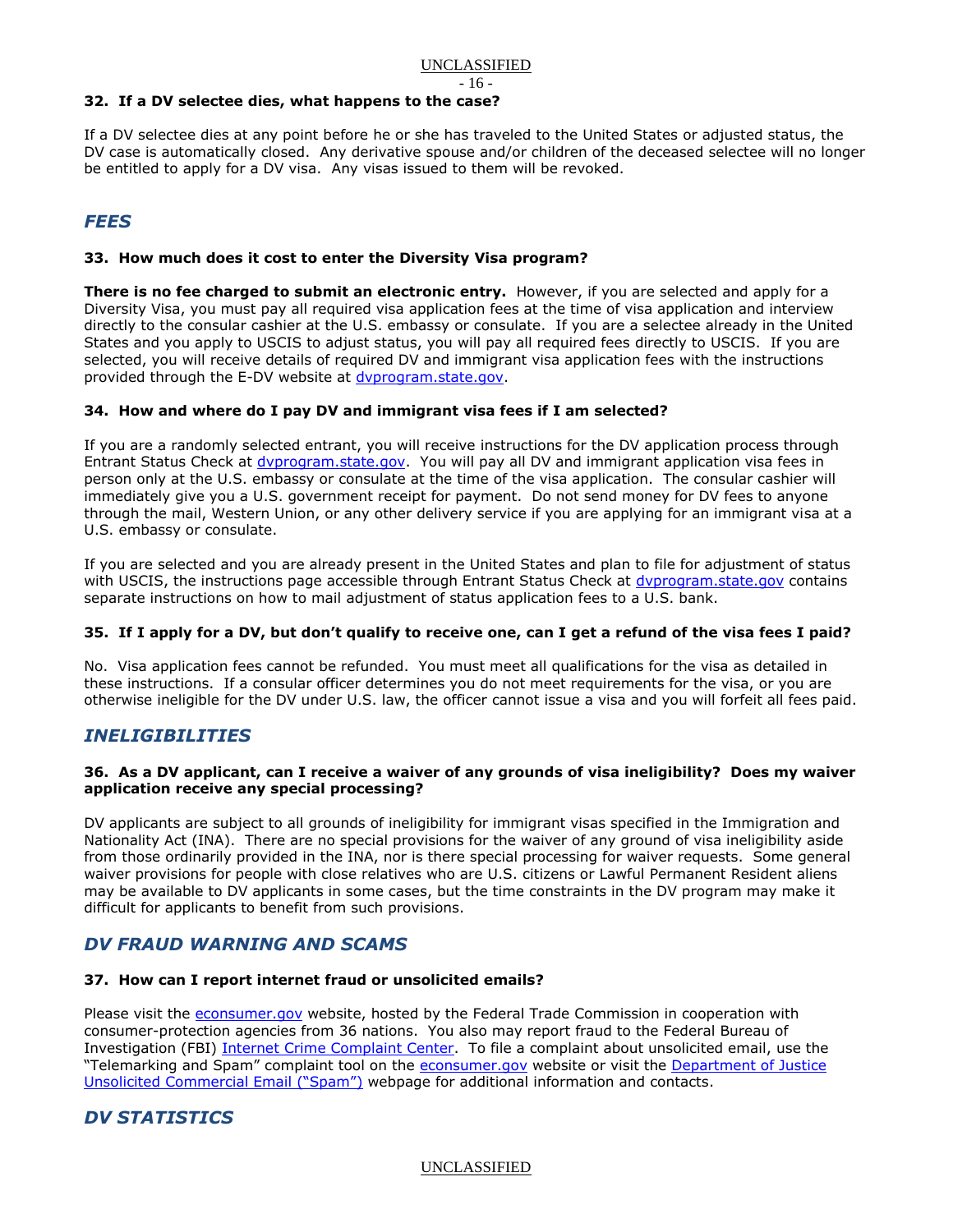- 17 -

#### **38. How many visas will be issued in DV-2022?**

By law, a maximum of 55,000 visas are available each year to eligible persons.

### *MISCELLANEOUS*

#### **39. If I receive a visa through the DV program, will the U.S. government pay for my airfare to the United States, help me find housing and employment, and/or provide healthcare or any subsidies until I am fully settled?**

No. The U.S. government will not provide any of these services to you if you receive a visa through the DV program. If you are selected to apply for a DV, you must demonstrate that you will not become a public charge in the United States before being issued a visa. If you are selected and submit a diversity visa application, you should familiarize yourself with the Department of State's public guidance on how public charge is assessed and what evidence can be provided to demonstrate that you are not likely to become a public charge.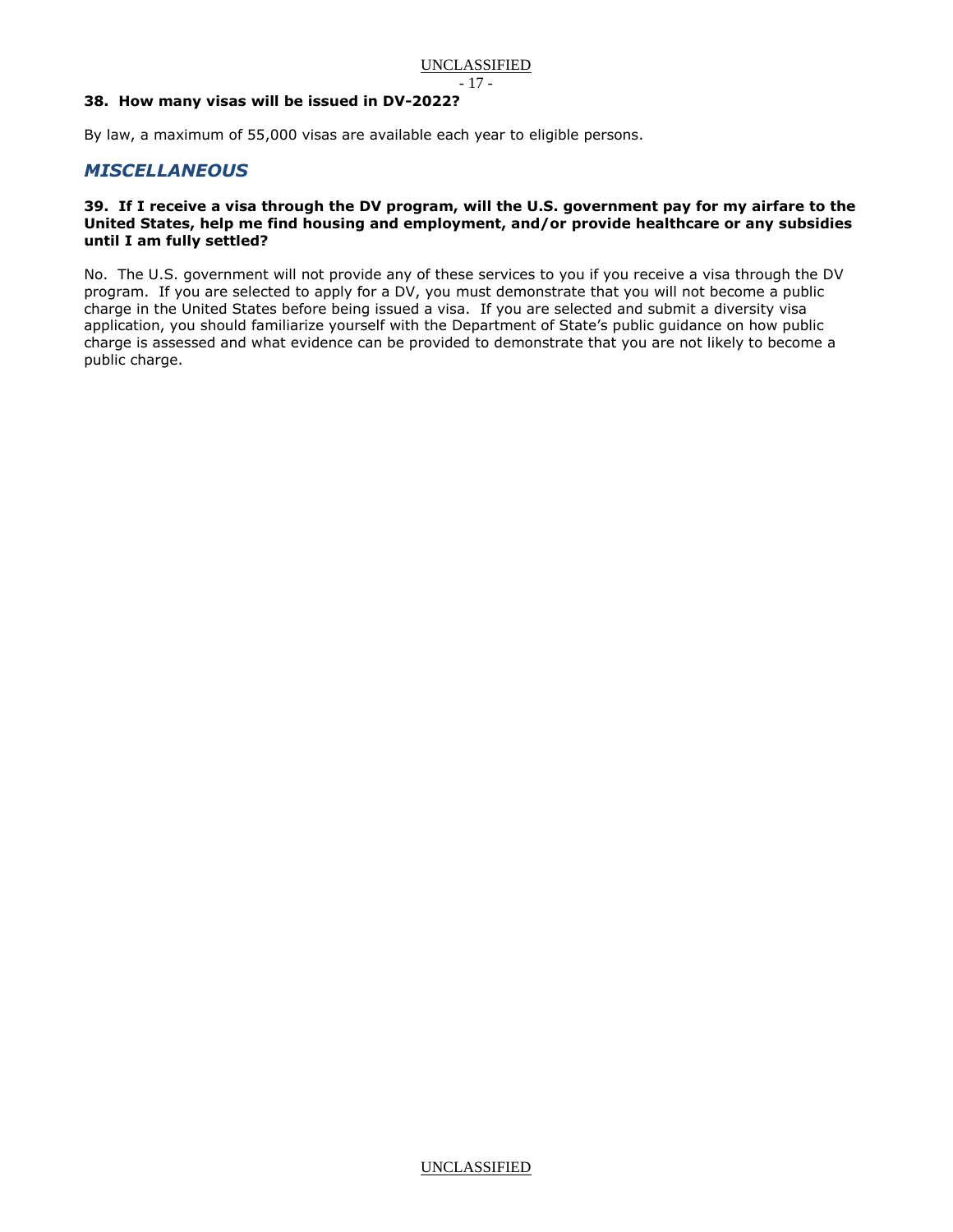- 18 -

#### <span id="page-17-0"></span>**LIST OF COUNTRIES/AREAS BY REGION WHOSE NATIVES ARE ELIGIBLE FOR DV-2022**

The list below shows the countries whose natives are eligible for DV-2022, grouped by geographic region. Dependent areas overseas are included within the region of the governing country. USCIS identified the countries whose natives are not eligible for the DV-2022 program according to the formula in Section 203(c) of the INA. The countries whose natives are not eligible for the DV program (because they are the principal source countries of Family-Sponsored and Employment-Based immigration or "high-admission" countries) are noted after the respective regional lists.

#### **AFRICA**

Algeria Angola Benin Botswana Burkina Faso Burundi Cameroon Cabo Verde Central African Republic Chad Comoros **Congo** Congo, Democratic Republic of the Cote D'Ivoire (Ivory Coast) Diibouti Egypt\* Equatorial Guinea Eritrea Ethiopia Gabon Gambia, The Ghana Guinea Guinea-Bissau Kenya Lesotho Liberia Libya

Madagascar Malawi Mali Mauritania Mauritius Morocco Mozambique Namibia Niger Rwanda Sao Tome and Principe Senegal **Sevchelles** Sierra Leone Somalia South Africa South Sudan Sudan Swaziland Tanzania Togo Tunisia Uganda Zambia Zimbabwe

\* Persons born in the areas administered prior to June 1967 by Israel, Jordan, Syria, and Egypt are chargeable, respectively, to Israel, Jordan, Syria, and Egypt. Persons born in the Gaza Strip are chargeable to Egypt; persons born in the West Bank are chargeable to Jordan; persons born in the Golan Heights are chargeable to Syria.

In Africa, natives of Nigeria are **not** eligible for this year's Diversity Visa program.

#### **ASIA**

| Kuwait<br>Laos<br>Lebanon<br>Malaysia<br>Maldives<br>Mongolia<br>Nepal<br>North Korea<br>Oman<br>Oatar |
|--------------------------------------------------------------------------------------------------------|
| Saudi Arabia<br>Singapore                                                                              |
|                                                                                                        |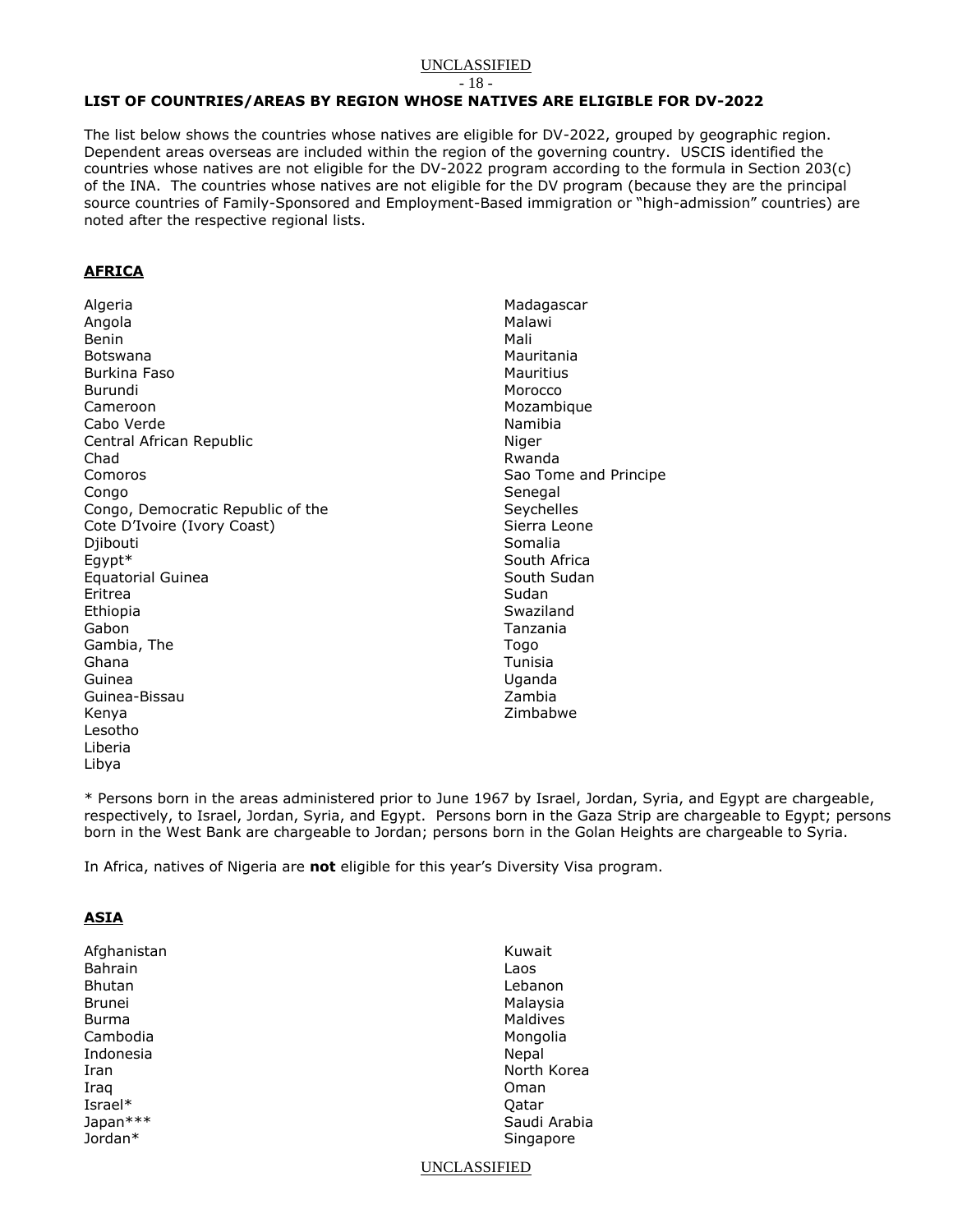Sri Lanka Syria\* Taiwan\*\* Thailand

Timor-Leste United Arab Emirates Yemen

\*Persons born in the areas administered prior to June 1967 by Israel, Jordan, Syria, and Egypt are chargeable, respectively, to Israel, Jordan, Syria, and Egypt. Persons born in the Gaza Strip are chargeable to Egypt; persons born in the West Bank are chargeable to Jordan; persons born in the Golan Heights are chargeable to Syria.

\*\* Macau S.A.R. (Europe region, chargeable to Portugal) and Taiwan (Asia region) **do qualify** and are listed. For the purposes of the diversity program only, persons born in Macau S.A.R. derive eligibility from Portugal.

\*\*\*Persons born in the Habomai Islands, Shikotan, Kunashiri, and Etorofu are chargeable to Japan. Persons born in Southern Sakhalin are chargeable to Russia.

Natives of the following Asia Region countries are **not** eligible for this year's Diversity Visa program: Bangladesh, China including Hong Kong), India, Pakistan, South Korea, Philippines, and Vietnam.

#### **EUROPE**

Albania Andorra Armenia Austria **Azerbaijan** Belarus Belgium Bosnia and Herzegovina **Bulgaria** Croatia Cyprus Czech Republic Denmark (including components and dependent areas overseas) Estonia Finland France (including components and dependent areas overseas) Georgia Germany Greece Hungary Iceland Ireland Italy Kazakhstan Kosovo Kyrgyzstan Latvia Liechtenstein Lithuania

Luxembourg Macau Special Administrative Region\*\* Macedonia Malta Moldova Monaco Montenegro Netherlands (including components and dependent areas overseas) Northern Ireland\*\*\* Norway (including components and dependent areas overseas) Poland Portugal (including components and dependent areas overseas) Romania Russia\*\*\*\* San Marino Serbia Slovakia Slovenia **Spain** Sweden Switzerland Tajikistan **Turkey** Turkmenistan Ukraine Uzbekistan Vatican City

\*\* Macau S.A.R. **does qualify** and is listed above and for the purposes of the diversity program only; persons born in Macau S.A.R. derive eligibility from Portugal.

\*\*\*For purposes of the diversity program only, Northern Ireland is treated separately. Northern Ireland **does qualify** and is listed among the qualifying areas.

\*\*\*\* Persons born in the Habomai Islands, Shikotan, Kunashiri, and Etorofu are chargeable to Japan. Persons born in Southern Sakhalin are chargeable to Russia.